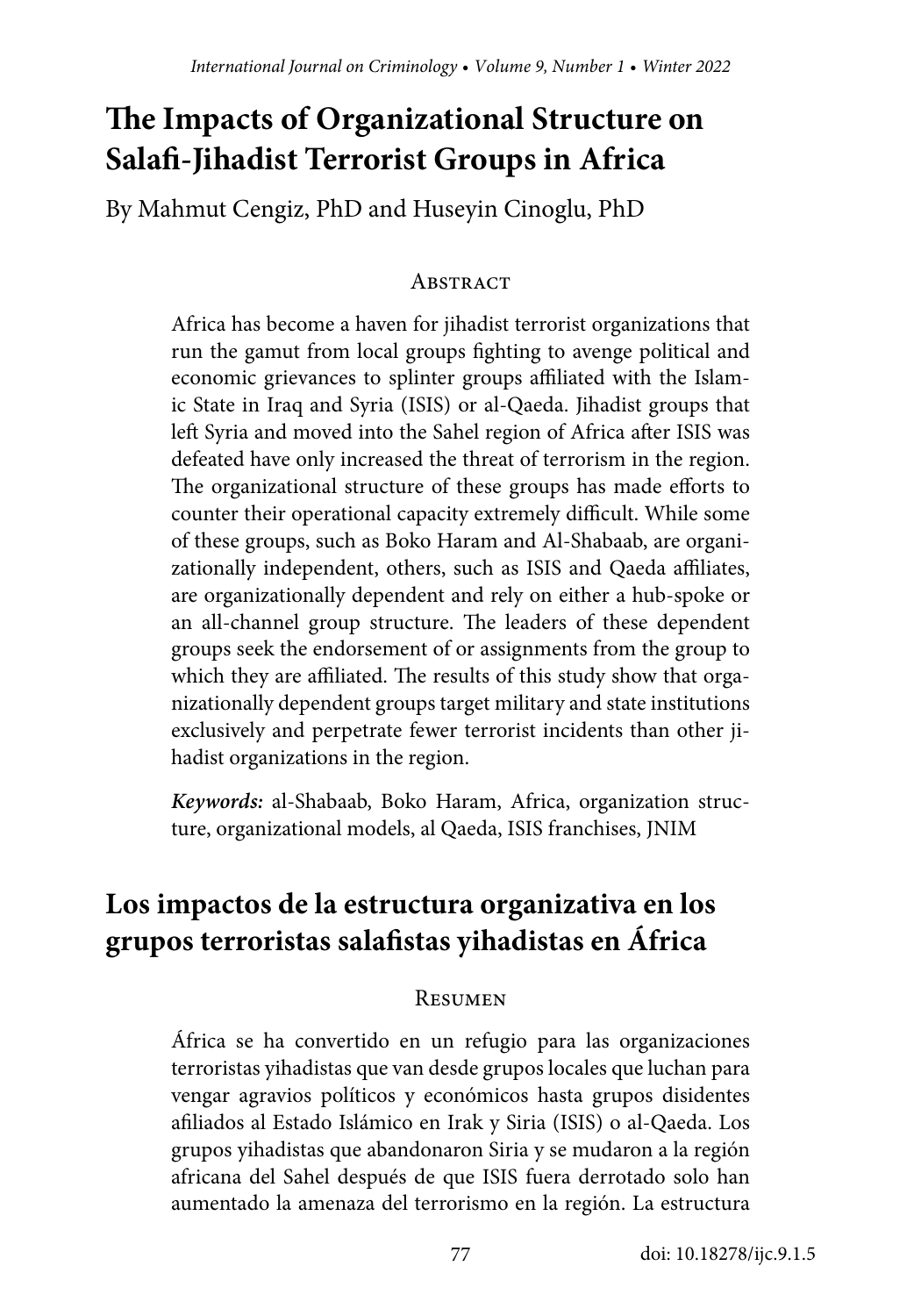organizativa de estos grupos ha hecho extremadamente difíciles los esfuerzos para contrarrestar su capacidad operativa. Si bien algunos de estos grupos, como Boko Haram y Al-Shabaab, son independientes desde el punto de vista organizativo, otros, como los afiliados de ISIS y Qaeda, son dependientes desde el punto de vista organizativo y se basan en una estructura de grupo central o de todos los canales. Los líderes de estos grupos dependientes buscan el respaldo o las asignaciones del grupo al que están afiliados. Los resultados de este estudio muestran que los grupos organizativamente dependientes se dirigen exclusivamente a las instituciones militares y estatales y perpetran menos incidentes terroristas que otras organizaciones yihadistas de la región.

*Palabras clave:* al-Shabaab, Boko Haram, África, estructura organizativa, modelos organizativos, al Qaeda, franquicias ISIS, JNIM

# 组织架构对非洲萨拉菲-圣战主义恐怖集团产生的影响

#### 摘要

非洲已成为圣战主义恐怖组织的避风港,这些组织的规模范 围包括从"为报复政治不满和经济不满而战"的地方集团, 到与伊斯兰国(ISIS)或基地组织有关联的小集团。离开叙 利亚,并在伊斯兰国被击败后进入非洲撒哈拉区域的圣战分 子集团仅仅增加了该地区的恐怖主义威胁。这些集团的组织 架构让那些对抗其操作能力的举措变得极为困难。尽管例如 博科圣地和索马里青年党等集团在组织上是独立的,然而, 伊斯兰国和基地组织分支等却在组织上具有依赖性并且需要 轴辐式或全方位的集团架构。这些非独立集团的领导试图获 取其所属集团的支持或任务。本研究得出的结果表明,依靠 组织的集团专门以军事组织和国家组织为目标,并且比该区 域其他圣战组织参与更少的恐怖主义事件。

关键词: 索马里青年党, 博科圣地, 非洲, 组织架构, 组织 模型,基地组织,伊斯兰国分支,"支持伊斯兰与穆斯林" 组织(INIM)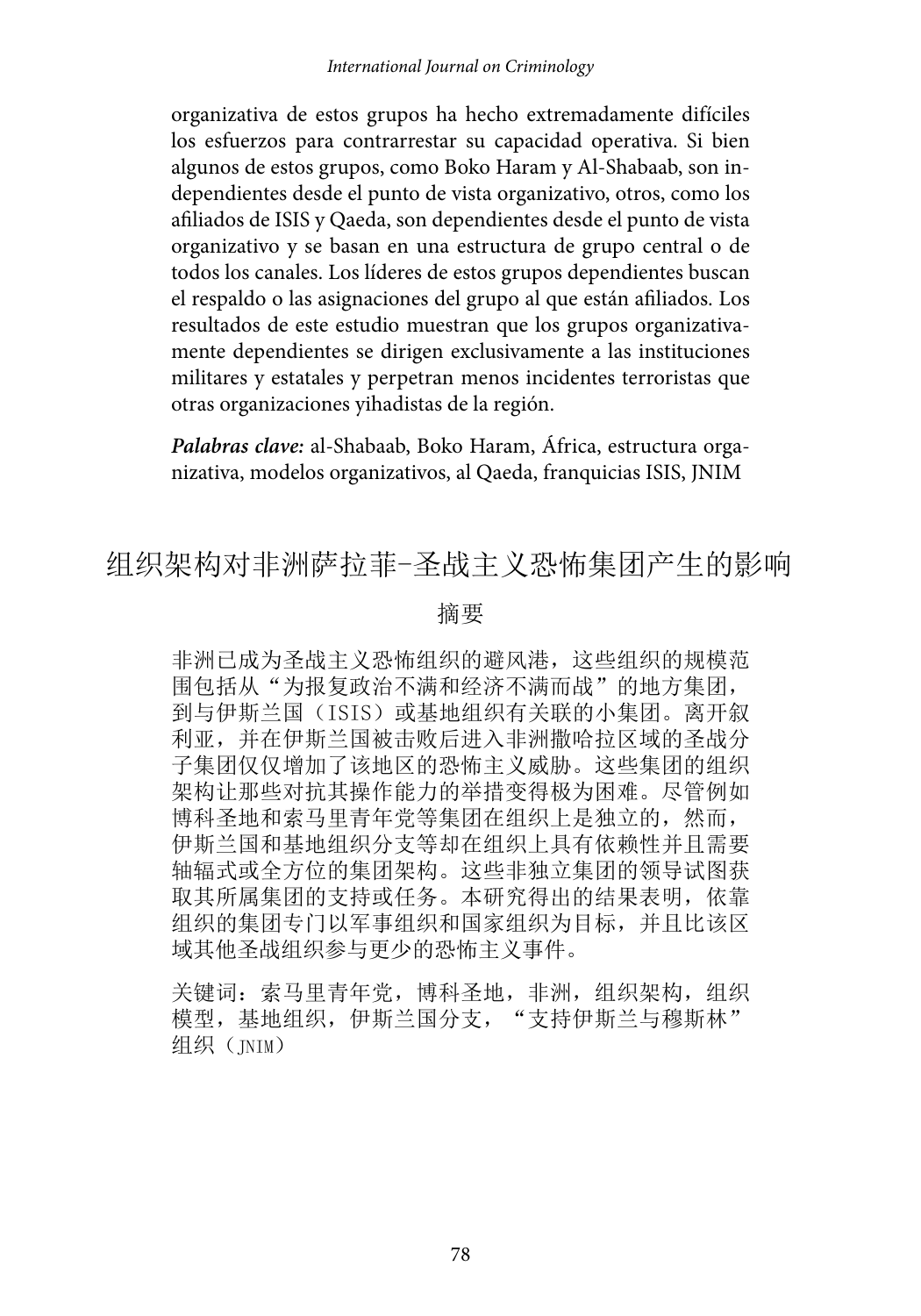# **Introduction**

Counterterrorism efforts in the world have failed to stem the tide of bombings and killings that contribute to the roughly 8,000 terrorist incidents each year that various databases have documented.<sup>1</sup> Efforts to transform ings and killings that contribute to the roughly 8,000 terrorist incidents each year that various databases have documented.<sup>1</sup> Efforts to transform terrorist breeding grounds by crushing and containing the groups' operatives and leaders, destroying their defenses, delegitimizing their standing among members and sympathizers, and implementing diversion tactics<sup>2</sup> have been to no avail, as many terrorist groups bounce back from disruptive events, survive intact, and increase their attacks. Recent discussions on terrorist organizations have focused on the longevity and resilience of these groups and what is contributing to their increasing capacity to cause devastative harm and destruction.

Africa is one of the major hot spots for terrorist organizations. National and multinational military efforts have been no match for the resilience of Al-Qaeda and ISIS-affiliated groups on the continent. In 2019, for example, countries in Africa endured roughly 3,500 terrorist attacks—double the number of militant jihadist-group attacks—in 2013.<sup>3</sup> The attacks were perpetrated by dozens of groups operating in 14 countries<sup>4</sup> and resulted in the death of 10,000 people. Terrorism trends in Africa indicate that salafi-jihadist $^5$  groups that left Syria have sought refuge in African countries, mostly in the Sahel region.

Al-Qaeda's focus on *localization* and ISIS's focus on *expansion through loose ties* with clusters of like-minded individuals gave birth to multiple affiliated groups whose members made their way to and reconstituted their intergroup structure in Africa. Some of these groups—such as Boko Haram and Al-Shabaab—have declared loyalty to and are ideologically affiliated with either al-Qaeda or ISIS, but have not forsaken their independence. Other groups pledge their allegiance to and are organizationally dependent on and under the command of either ISIS (e.g., ISIS-West Africa Province and ISIS-Greater Sahara Province) or Al-Qaeda (e.g., Hay'at Tahrir al-Sham and Jama'a Nusrat ul-Islam wal-Muslimin). This study compares two groups of dependent terrorist organizations (i.e., one ISIS and one al-Qaeda-affiliate groups) and one group of independent terrorist organizations

<sup>1</sup> According to the Global Terrorism Trends and Analysis Center (GTTAC) database, the number of terrorist incidents was 8,093 in 2018 (Annex of Statistical Information Country Reports on Terrorism 2018, p. 5); Global Terrorism Database (GTD, 2019) reported it as 7,553.

<sup>2</sup> Gaines and Kremling, *Homeland Security and Terrorism,* 136.

<sup>3</sup> *African Center for Strategic Studies,* "Threat from African Militant Islamist Groups Expanding, Diversifying."

<sup>4</sup> Ibid.

<sup>5</sup> Salafi jihadism reflects the strict interpretation of the Qur'an and the Hadiths and seeks to advocate for Islamic ideological goals by violent means. According to Maher, "there are five essential and irreducible features of the Salafi Jihadi movement: tawhid [the unity of God], hakimiyya [sovereignty], al-wala' wa-l-bara' [loyalty and disavowal], jihad and takfir [excommunication, declaring someone an unbeliever]." Maher, *A History of Salafi-Jihadism: The History of an Idea,* 13-14.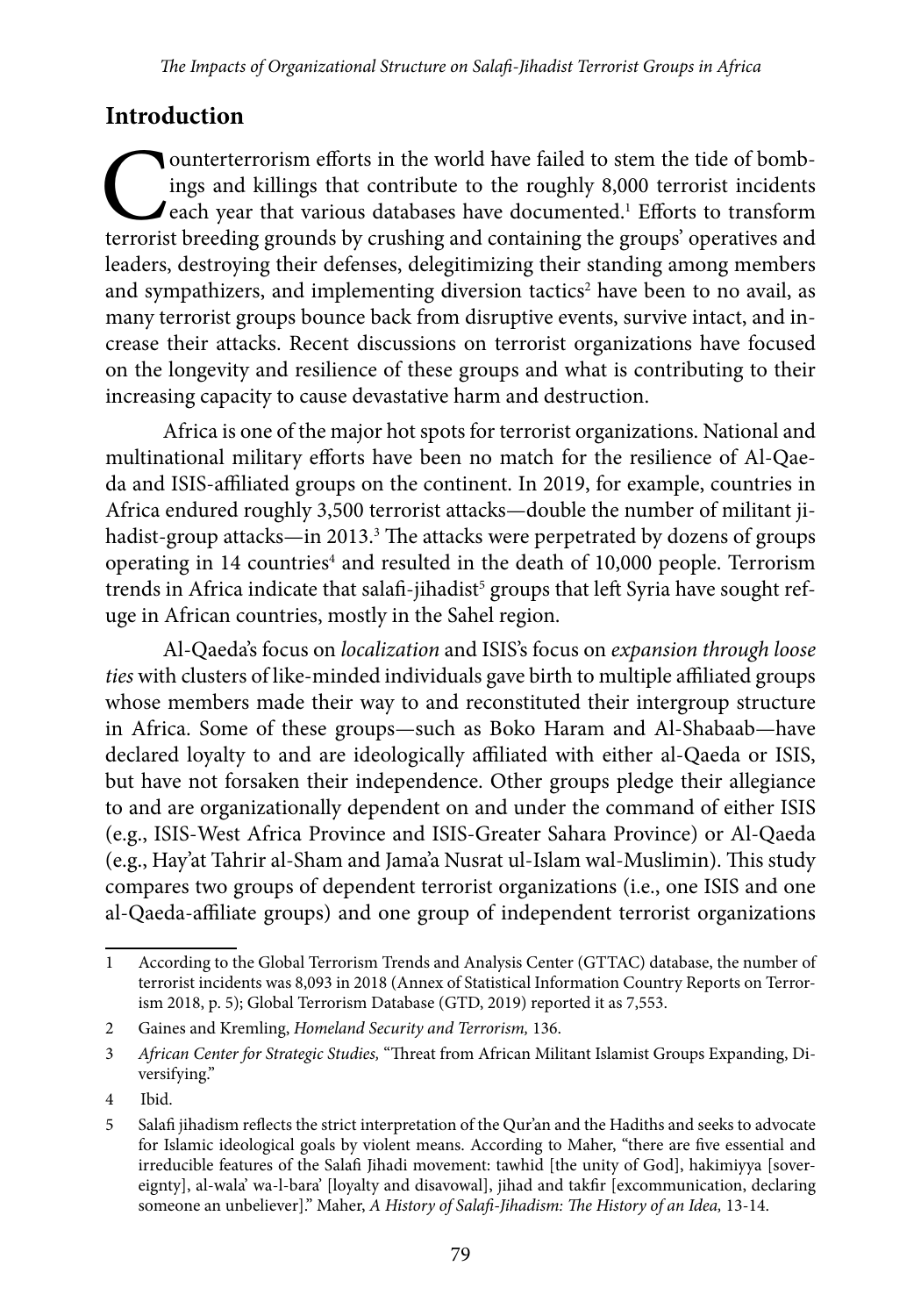(i.e., Boko Haram and al-Shabaab) in terms of number of attacks, fatality rate, target type, group-leader ascension, and intergroup structures.

# **Organizational Structure in Terrorist Groups**

**Terrorist groups simultaneously operate under two basic organizational structures: intragroup and intergroup. The intragroup structure represents how group members are connected to each other inside the group, while the i** structures: intragroup and intergroup. The intragroup structure represents how group members are connected to each other inside the group, while the intergroup structure reflects how different groups are networked to each other. The models used within those structures vary from one terrorist group to another. For example, some terrorist groups refine the basic structure with what one researchers calls *chain networks; all-channel networks*; and *star, hub, or wheel networks.*<sup>6</sup> Williams and Godson describes the refinement in terms of five models: *market*, *enterprise*, *cultural*, *ethnic network*, and *social network*, 7 whereas Taylor and Swanson identify six organizational models: lone wolf, cell, network, hierarchical, umbrella, virtual model.<sup>8</sup>

Other researchers prefer the terms *bureaucracy*, *hub-spoke*, *all-channel, and market* to describe the organizational structure of terrorist groups. Groups with a *bureaucratic structure* have "clear departmental boundaries, clear lines of authority, and detailed reporting mechanisms." 9 Hezbollah is an example of a *bureaucratic structure* because each department in the group has its own specialization.<sup>10</sup>

Groups with a *hub-spoke structure* have a central actor to whom members must go before communicating with others in the group.<sup>11</sup> This type of group structure includes franchises.12 Groups affiliated with ISIS are examples of the hub-spoke group structure. According to the U.S. State Department's 2018 Annex of Statistical Information, ISIS has affiliates<sup>13</sup> in 26 countries, including groups such as ISIS-Khorasan in Afghanistan, Jamaah Ansharut Daulah in Indonesia, and ISIS-West Africa in Nigeria, Niger, and Chad.14 The group leader in these and other hub-spoke terrorist organizations do not have central command and control.

<sup>6</sup> Martin, *Understanding Terrorism: Challenges, Perspectives, and Issues*, 264.

<sup>7</sup> Williams and Godson, *Anticipating Organized and Transnational Crime,* 2002.

<sup>8</sup> Taylor and Swanson, *Terrorism, Intelligence & Homeland Security*, 143.

<sup>9</sup> Joshua, "A Basic Model Explaining Terrorist Group Organizational Structure."

<sup>10</sup> Ranstorp, "Hizbollah's Command Leadership: Its Structure, Decision-Making and Relationship with Iranian Clergy and Institution."

<sup>11</sup> Arquilla and Ronfeldt *Networks and Netwars: The Future of Terror, Crime, and Militancy.*

<sup>12</sup> Joshua, "A Basic Model Explaining Terrorist Group Organizational Structure," 813.

<sup>13</sup> The U.S. State Department's Annex of Statistical Information defines affiliated group as "pledging allegiance, declaring loyalty, breaking away from the group but still linked by finance, communications, technical, HR, or being a splinter/offshoot organization" (Annex of Statistical Information Country Reports on Terrorism, 2018, 5).

<sup>14</sup> Annex of Statistical Information Country Reports on Terrorism 2018, 5 & 6.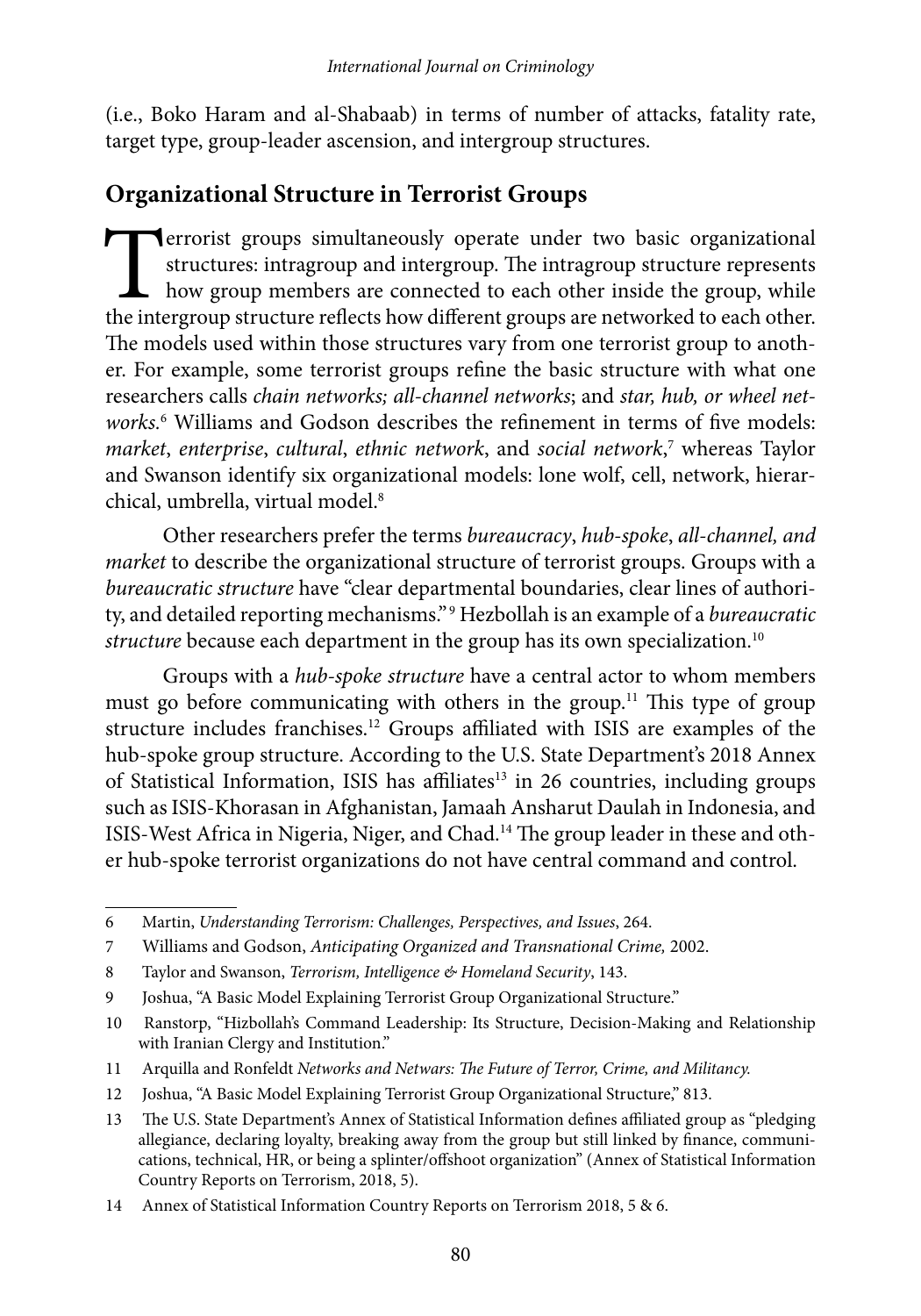Groups with an *all-channel structure* are loosely organized around a leader with no central control and no functional differentiation among the group's members. Tupamaros<sup>15</sup> and Irish Republican Army are examples of the all-channel group structure because members of the group operate as cells of an umbrella organization. The all-channel model also is applicable to umbrella terrorist groups, where several terrorist groups convene and form a big incorporating group. Terrorist groups affiliated with Al-Qaeda<sup>16</sup> also operate under an all-channel structure. These groups are aligned with the larger Al-Qaeda organization.

Groups that use a *market structure* have no distinct leadership or functional differentiation.<sup>17</sup> They are decentralized and symbolize classic leaderless resistance.18 American militia groups, such as Sovereign Citizens, and violent American domestic groups, such as the Ku Klux Klan, are examples of market group structure.

At least one study has found that the organizational structure a terrorist organization chooses to adopt depends on both external variables (e.g., per-capita gross domestic product, freedom house, and polity durability) and internal variables (e.g., hard-target selection, group goals, and type of terrorist group).19 The study finds that, while wealthy and democratic states host terrorist groups with a decentralized structure, poor and autocratic states host terrorist groups with a centralized structure.20 The study also finds that religious groups are more likely to be decentralized and have an all-channel or hub-spoke group structure.<sup>21</sup> Religious groups that adopt instead a bureaucratic structure have one or more of the following features: a nationalist element, participation in state politics, and operations in a weak or failed state.<sup>22</sup>

Jihadist groups primarily adopt bureaucratic structures for their intragroup administration, a preference that arises from their Islamic ideology. It is an ideology that requires subordinates to obey their leader. The result is a leader-oriented and top-down hierarchical group structure. The leaders of such groups, therefore, frequently stress the importance of obeying the caliph and caliphate in their public and private rhetoric.

22 Ibid., 824.

<sup>15</sup> White, *Terrorism and Homeland Security,* 231.

<sup>16</sup> According to the U.S. State Department's *Annex of Statistical Information* (p. 5), Al-Qaeda had affiliated groups in 15 countries. These groups include, for example, Hay'at Tahrir al-Sham in Syria and Laskhar-e Tayyiba in India and Pakistan.

<sup>17</sup> Powel, "Neither Market nor Hierarchy: Network Forms of Organization," *Research in Organizational Behavior*, 297.

<sup>18</sup> Beam, "Leaderless Resistance."

<sup>19</sup> Joshua, K., "A Basic Model Explaining Terrorist Group Organizational Structure," 814-817.

<sup>20</sup> Ibid., 823.

<sup>21</sup> Ibid., 824.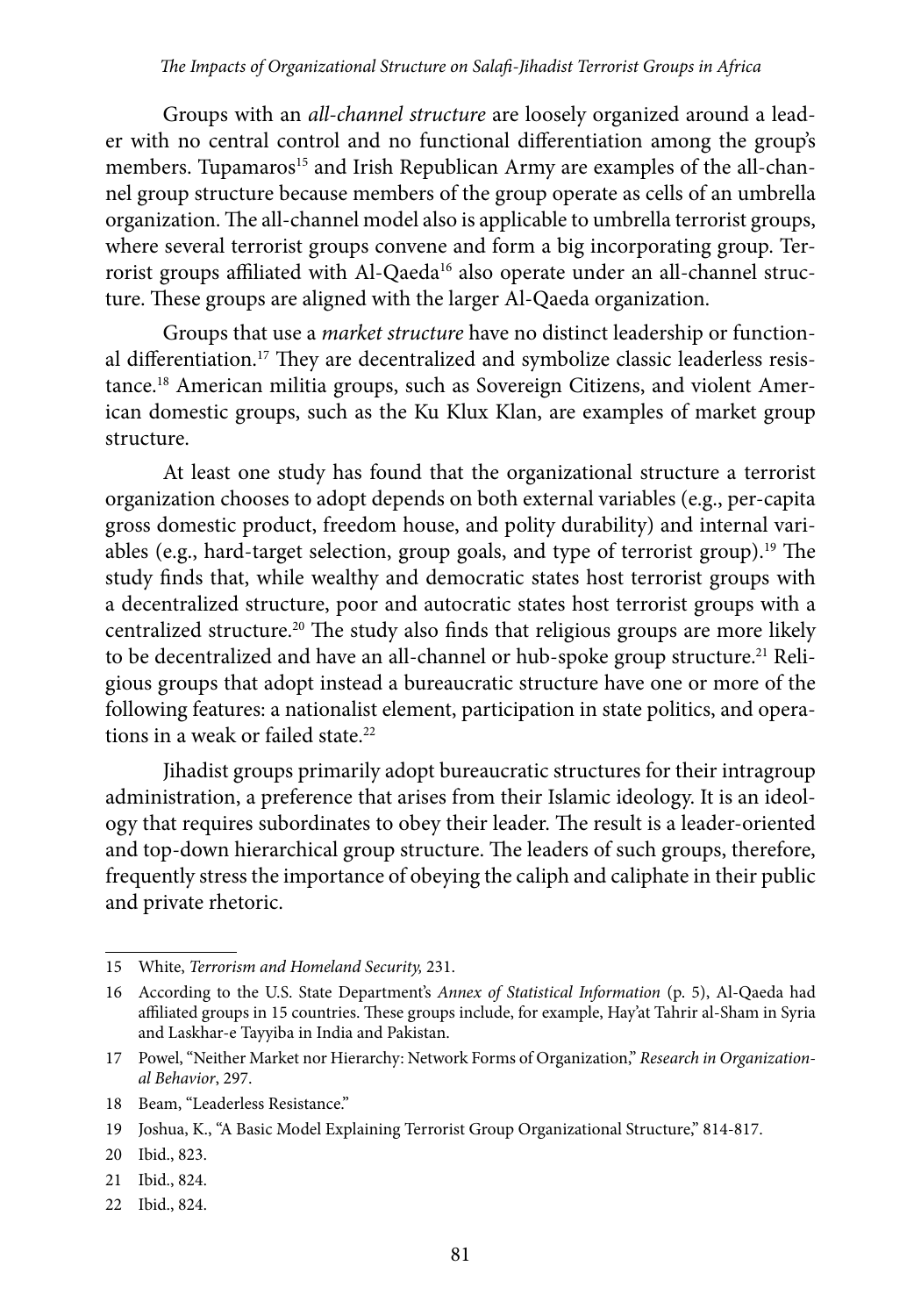When it comes to intergroup relations, jihadist groups' loyalty is less uniform. Some jihadist groups pledge allegiance to groups that are more powerful and more popular their own, while some are linked ideologically only to popular groups. In either case, the jihadist groups do not change their group structure, and the leader of each group operates independently. Other jihadist groups, however, not only pledge allegiance ideologically but also link themselves organizationally to the more popular group. The result is a dependent intergroup structure where the leader of smaller group is under the command of the larger group to which the smaller group chose to affiliate.

# **Independent Organizational Models: Al-Shabaab and Boko Haram**

The groups in this category are not organizationally under the command of any other large group, although they may declare loyalty to the larger. For example, Al-Shabaab has pledged allegiance to al-Qaeda, while Boko Haram any other large group, although they may declare loyalty to the larger. For example, Al-Shabaab has pledged allegiance to al-Qaeda, while Boko Haram has pledged allegiance to ISIS.

### *al-Shahaab*

Terrorist groups flourish in areas where the state lacks the means to oust the groups, and counterterrorism efforts have been ineffective.23 Harakat al-Shabaab al-Mujahideen or, simply Al-Shabaab (i.e., "The Youth"), is a salafi-jihadist group that arose from the remnants of a failed state and now operates in the Horn of Africa.24 With aspirations of becoming a regional and global leader, the organization's head, Ahmed Abdi Godane, opened the doors to international jihadists in 2009, causing internal strife within the group. To quell the uproar, Godane declared loyalty to al-Qaeda and killed his rivals.25

al-Shabaab has an independent intergroup structure and a bureaucratic and hierarchical intragroup structure comprised of several units under a central leader. A 10-member cabinet provides guidance and council to the leader. A shura majlis, or consultative council, comprised of junior amirs, serves under the group's leader. Al-Shabaab also has regional political and military representatives (such as those for Bay and Bokool and for South-Central Somalia and Mogadishu) who are free to engage in independent actions without the approval of the shura. Three sub-amir from the shura majlis oversee the Politics Division, the Media Division, and Military Operations. 26

<sup>23</sup> Piazza, "Do Democracy and Free Markets Protect Us from Terrorism?"

<sup>24</sup> White, *Terrorism and Homeland Security*, 168 & 169.

<sup>25</sup> Ibid., 170*.*

<sup>26</sup> Shuriye, "*Al-Shabaab's Leadership Hierarchy and Its Ideology."*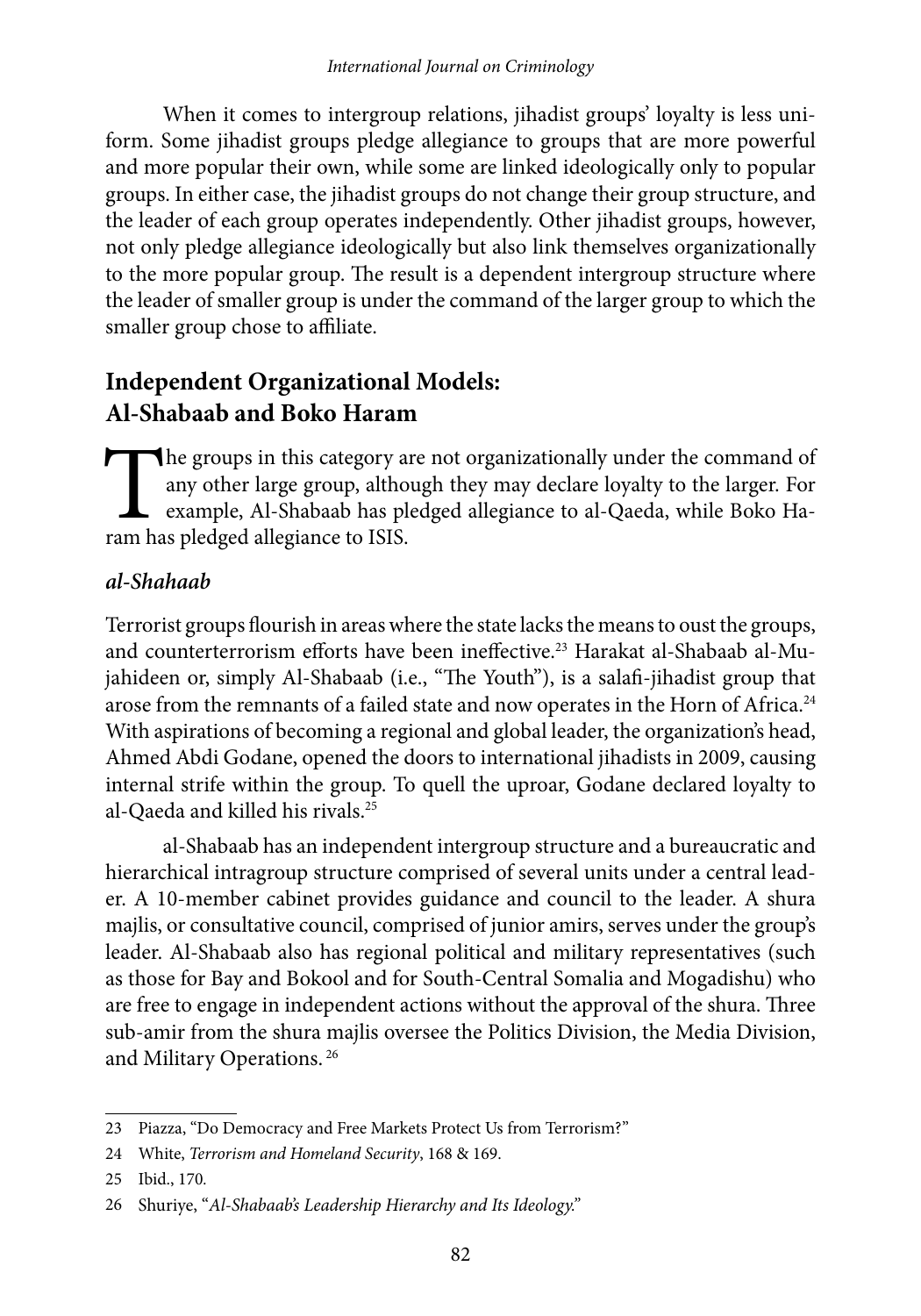#### *The Impacts of Organizational Structure on Salafi-Jihadist Terrorist Groups in Africa*

In Somalia, al-Shabaab has pioneered a subject network model that uses ethnic, historical, and religious dynamics to create an elastic network. Thanks to this model, the organization benefits from the weaknesses of the failed Somalian government and the elusive against counterterrorism efforts of United States and the Western world.27

al-Shabaab is the most active terrorist group in Africa, being the perpetrator of 535 attacks and killing 3,585 people in 2018.<sup>28</sup> The group mostly targets Somali military, police, and the African Union Mission in Somalia (a regional peacekeeping mission operated by the African Union with the approval of the United Nations) as well as government buildings, government officials, and civilians. It operates in south and central Somalia. A small group of al-Shabaab members operates in the Bari region of Puntland state. In 2018, al-Shabaab used weapons that ranged from firearms and explosives to melees and incendiary devices.<sup>29</sup> Armed assault is the primary mode of the attack and includes bombings, assassinations, and suicide attacks. For example, al-Shabaab was involved in 51 assassinations and conducted 33 terrorist attacks in 2018.30 That same year, the group also targeted foreigners in the country, killing a U.S. service member and wounding others in an attack in Lower Jubba.31 In another attack, al-Shabaab fired mortars at a Turkish military base in the Somali capital, Mogadishu.<sup>32</sup>

al-Shabaab has numerous leaders who are tasked by the organization to attack Western targets.<sup>33</sup> The group also has targeted Kenya after the Kenyan government joined international forces seeking to counter al-Shabaab. Until then, al-Shabaab had maintained a close relationship with Kenyan Muslims who had provided logistical support to the organization.<sup>34</sup> The al-Shabaab group based in Kenya increased its attacks there in late 2019, killing three Americans at an airbase, striking schools, and killing civilians.<sup>35</sup>

The organization's independent bureaucratic structure has made al-Shahaab the most effective terrorist organization in the region—especially when the effectiveness of a terrorist organization is measured in terms of media and political attention, impact on the media audience, the ability to force concessions, the disruption of normal routines, and the ability to provoke the host state to overreact.<sup>36</sup>

33 Allen, "Al-Shabaab and the Exploitation of the Subject Network Model."

<sup>27</sup> Allen, "Al-Shabaab and the Exploitation of the Subject Network Model."

<sup>28</sup> Annex of Statistical Information Country Reports on Terrorism*,* 2018, 9.

<sup>29</sup> Ibid., 15

<sup>30</sup> Ibid., 12.

<sup>31</sup> UPI, "U.S. Service Member Killed in Al-Shabaab Attack in Somalia."

<sup>32</sup> Grada World, "Somalia: Al-Shabaab Fires Mortars at Turkish Military Base in Mohadishu."

<sup>34</sup> White, J., *Terrorism and Homeland Security,* 170*.*

<sup>35</sup> National Public Radio, "In Kenya, A Rise in Attacks by Islamist Al-Shabaab Insurgents."

<sup>36</sup> Martin, *Understanding Terrorism: Challenges, Perspectives, and Issues,* 281 & 282.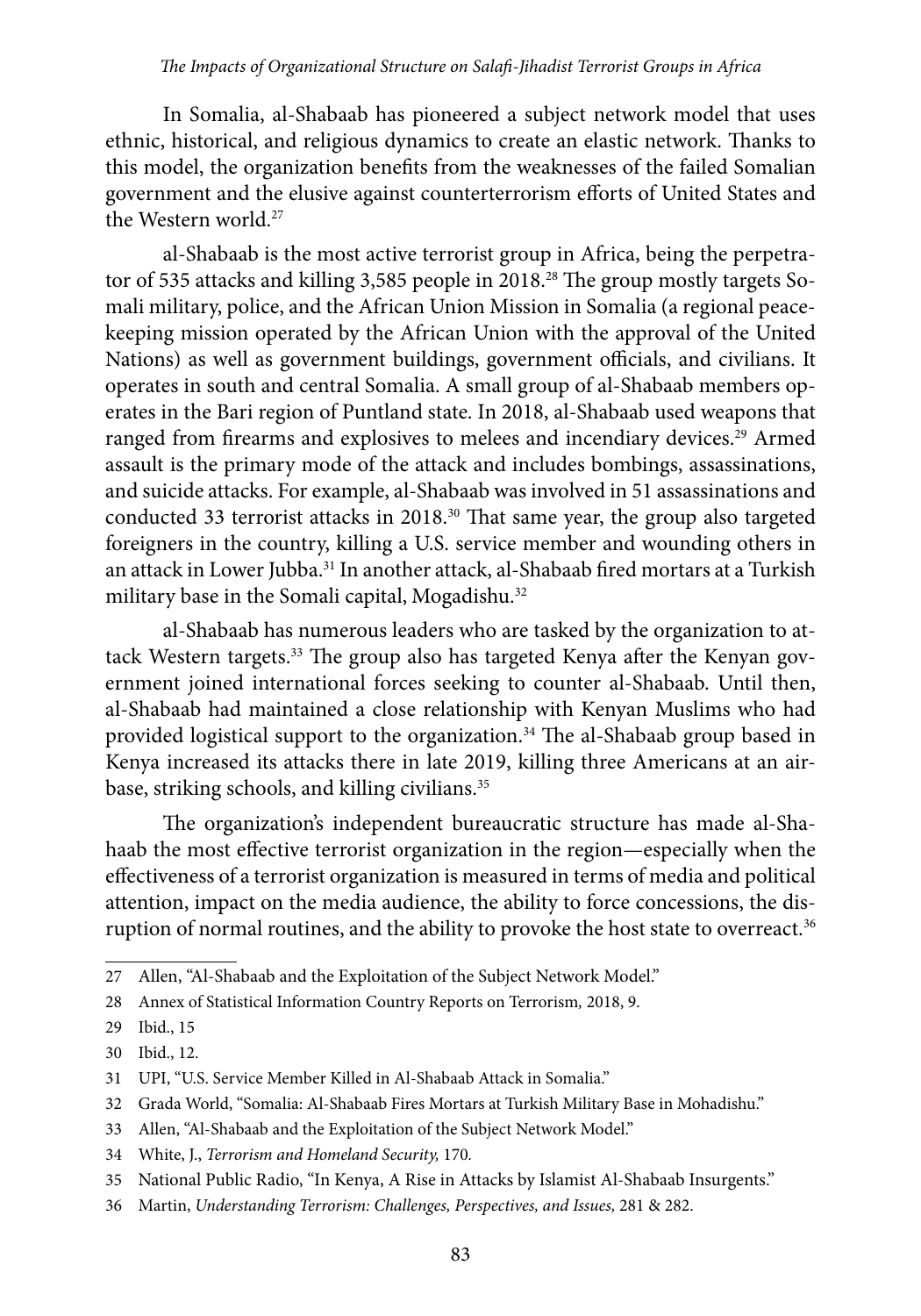Indeed, al-Shabaab was the terrorist group that the U.S. media covered the most in 2018.37

#### *Boko Haram*

The group Jama'atu Ahlus-Sunnah Lidda'Awati Wal Jihad, also known as Boko Haram, is a salafi-jihadist group that operates in northern Nigeria. The organization believes that politics have been seized by corrupt Muslims and therefore it must create a pure Islamic state ruled by sharia law.38 Among terrorist groups worldwide in 2018, Boko Haram ranked fourth for the number of terrorist incidents committed that year. It also was the second most violent group in 2018 with a worldwide fatality rate of 5.96<sup>39</sup> and, at 17% was ranked first in terms of the percentage of attacks that involved bombers.<sup>40</sup> The group was the perpetrator of many notable attacks. In March 2012, for example, Boko Haram burnt down 12 schools in one night and forced 10,000 pupils out of education.<sup>41</sup> In 2014, the group kidnapped more than 250 schoolgirls $42$  and, in 2018, kidnapped 104 schoolgirls.43 Unlike Al-Qaeda in the Islamic Maghreb (in northwestern part of Africa and in West Africa) and Al-Shabaab, Boko Haram is not bent on targeting Western interests.44 Its victims in 2018, for example, were predominantly civilians and military personnel.<sup>45</sup>

In its early years, Boko Haram maintained a decentralized and fluid leadership structure under its founder and leader, Salafist-trained Muhammad Yusuf. Intermediaries in the group, however, shared a common ideology and a transnational agenda.46 After Yusuf was executed, Abubakar Shekau took the leadership reins and radicalized the organization. The group had two other significant and authoritative leaders: Maman Nur (ideological leader) and Khalid al-Barnawi (operational leader).47 Nur, a Cameroonian, introduced Shekau to Yusuf and was third in command under Yusuf's leadership. Nur led Boko Haram temporarily in 2009 when Yusuf was killed and Sheaku was imprisoned.<sup>48</sup> The inhumane killing of Muslims by some members of Boko Haram incensed Nur and others in the group.

- 38 Walker, "What Is Boko Haram."
- 39 Annex of Statistical Information Country Reports on Terrorism 2018, 9.
- 40 Ibid., 13.
- 41 Walker, "What Is Boko Haram," 6.
- 42 Zenn, "Boko Haram and Kidnapping of Chibok Schoolgirls."
- 43 Abubakar, "Boko Haram 104 of 110 Kidnapped Schoolgirls."
- 44 Walker, "What Is Boko Haram," 9.
- 45 Annex of Statistical Information Country Reports on Terrorism 2018, 18.
- 46 Zenn, "Leadership Analysis of Boko Haram and Ansaru in Nigeria."
- 47 Zenn, "Leadership Analysis of Boko Haram and Ansaru in Nigeria."
- 48 Counterextremism Project, "Mamman Nur."

<sup>37</sup> Timmons and O'shea, "What Makes a Terrorist Attack Notable? Determinants of U.S. Media Coverage"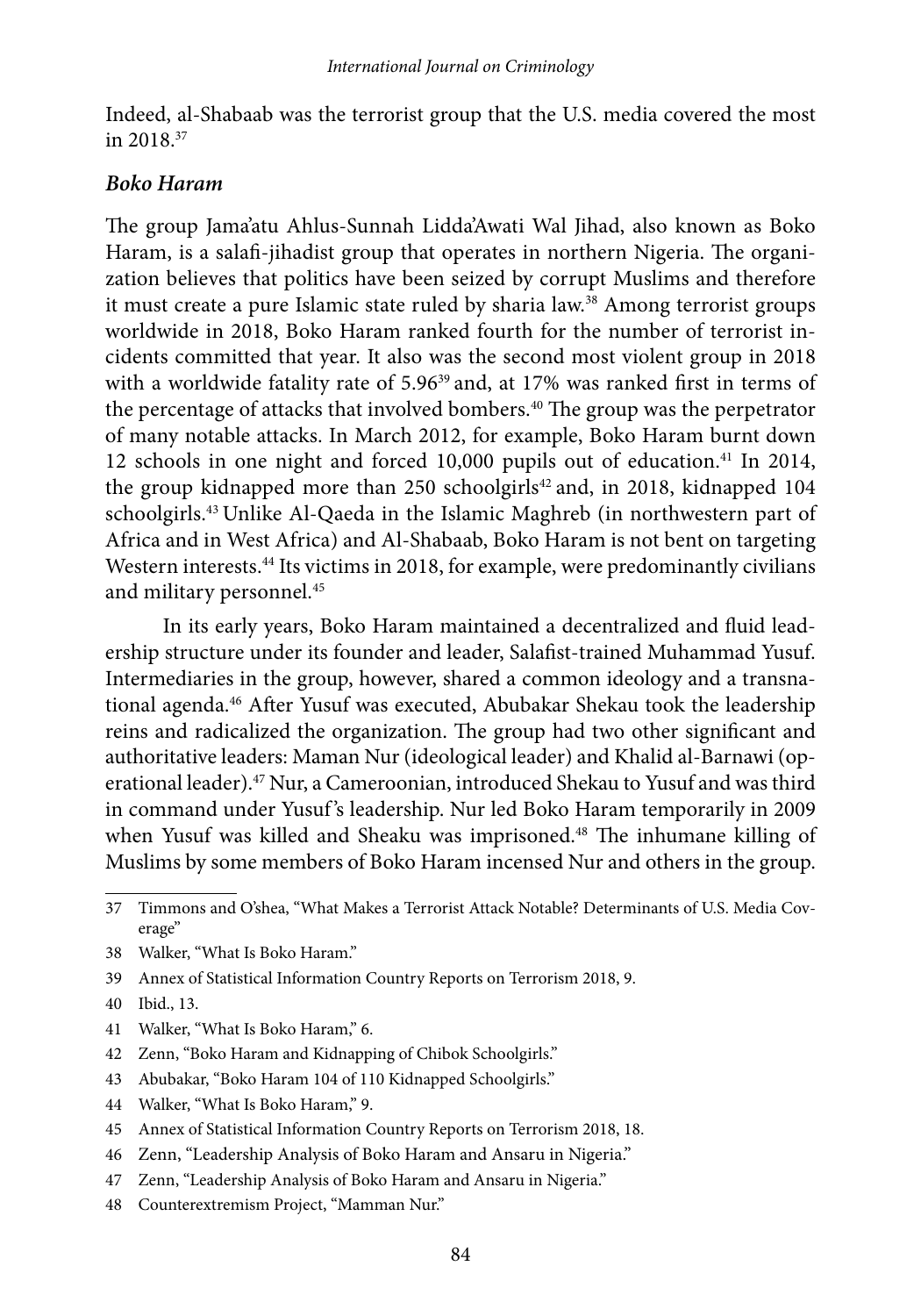Some of the opponents defected and formed Ansaru, which operated mostly in Chad and Cameroon.49

Boko Haram relies on a bureaucratic and hierarchical organizational structure.50 The leader, at the top of the organizational pyramid, sets goals and has final authority over all decisions and actions. Under the leader are well-organized layers and cells that support the organizational structure: two deputies; a 30-member Shura council (which supervises state and local operational commanders and strategists and variety of operational cells). Other responsibilities of the council include overseeing the group's internal support and external publicity, terrorist missions, and financial acquisitions. All of the operational commanders and strategists operate independently to maintain the confidentiality of the group's activities. Courier messengers are used for direct and confidential communication.<sup>51</sup>

Boko Haram also has a permeable group structure akin to that of two other jihadist groups: Islamic State in West Africa Province (ISWAP) and Ansaru (in Nigeria). Boko Haram and Ansaru eschewed rivalries between their two groups because they wanted to avoid unnecessary strife and because some militants have undertaken operations for both groups.52 Likewise, Boko Haram and ISWAP do not target each other.

# **Dependent Group Models**

Thike jihadist groups that pledge ideological allegiance but retain their or-<br>ganizational structure, some terrorist groups change their organizational<br>structure after declaring loyalty to a larger group. These smaller gro ganizational structure, some terrorist groups change their organizational structure after declaring loyalty to a larger group. These smaller groups then become dependent on the larger group and lose the ability to choose their leader. Instead, the leader of the larger group assigns a leader to the affiliated groups. Jihadist groups in this category adopt either a hub-spoke or an all-channel organizational structure.

### *Hub-Spoke Groups in Africa: ISIS and Its Franchises*

Western leaders say that ISIS has been defeated in Iraq and Syria because the terrorist group has lost its territories; however, it is too early to speak about victory over ISIS. According to the *United States 2018 Annex of Statistical Information* report, ISIS is second only to the Taliban in terms of the number of terrorist incidents committed.<sup>53</sup> The ISIS franchise in Afghanistan, ISIS-Khorasan, is the 10th

<sup>49</sup> White, 166 & 167*.*

<sup>50</sup> Stratfor Global Intelligence "Nigeria: Examining Boko Haram."

<sup>51</sup> Ibid.

<sup>52</sup> Zenn, "Leadership Analysis of Boko Haram and Ansaru in Nigeria."

<sup>53</sup> ISIS perpetrated 647 terrorist incidents, resulting in the death of 3,585 people and the wounding 1,791 others (Annex of Statistical Information Country Reports on Terrorism 2018, 9).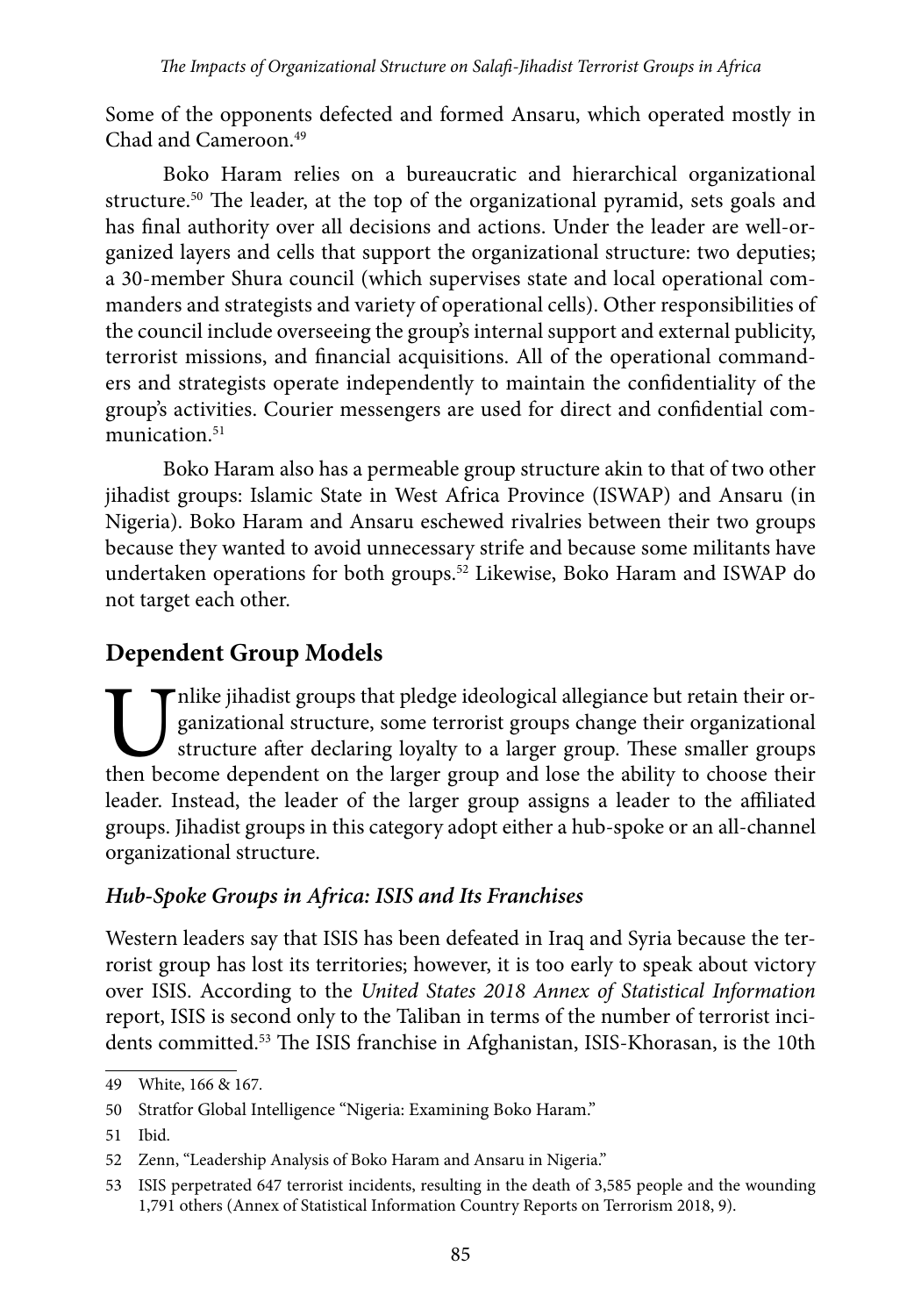most active terrorist group and the most lethal group with a fatality rate of 12.65.<sup>54</sup> The report also emphasizes that ISIS is the most prevalent terrorist group in the world with franchises in 26 countries.<sup>55</sup> These franchises operate on provincial basis and they are loyal to the organization's "core," and its Caliph.<sup>56</sup>

ISIS had become a popular organizational model for other jihadist groups for three main reasons: First, the group was able to control territory in Iraq and Syria. Second, the group had the capacity to direct terrorist attacks in the Middle East and inspire self-radicalized individuals to carry out attacks in their home countries. Third, ISIS won groups in many regions of the world through being pledged allegiance or declared loyalty to itself, which ISIS treated them as the group's provinces.57 These franchises have presented credibility and created perception on how ISIS is a globalized organization, after the organization lost its power in the territories in Iraq and Syria. 58

Groups that want to join ISIS or become an ISIS franchise must have territorial authority in a specific country or region and be willing to alter their internal organizational structure and strategic decision-making processes to meet the demands of ISIS. 59 In return, ISIS provides tactical support to its provincial affiliates. For example, ISWAP received media equipment and tactical support for up-armored suicide vehicles used to transport improvised explosives devices.<sup>60</sup>

ISIS has an impact on the organizational structure on its provincial franchises in a number of ways. For example, the group assigns leaders to its affiliates, orders the foot soldiers of those affiliates to join the organization (as it did with ISWAP), and requires its provincial leaders to support a more moderate theological leadership approach.<sup>61</sup> ISIS also uses its influence and authority to give orders to its provincial leaders. For example, ISIS ordered the execution of two female workers for a Muslim nongovernmental organization in 2018.<sup>62</sup> As of March 2020, ISIS recognized eight provinces in Africa, taking advantage of ongoing conflicts and exploiting economic and political grievances of the people in those areas, as shown in Figure 1.

<sup>54</sup> ISIS-Khorasan killed 1,278 people in 101 incidents (Annex of Statistical Information Country Reports on Terrorism 2018, 9).

<sup>55</sup> Annex of Statistical Information Country Reports on Terrorism 2018, 9.

<sup>56</sup> Zenn, "The Islamic State's Provinces on the Peripheries Juxtaposing the Pledges from Boko Haram in Nigeria and Abu Sayyaf and Maute Group in the Philippines."

<sup>57</sup> Ibid., 87.

<sup>58</sup> Ibid., 87.

<sup>59</sup> Ibid., 88.

<sup>60</sup> Ibid., 92.

<sup>61</sup> Ibid., 93.

<sup>62</sup> Ibid., 93.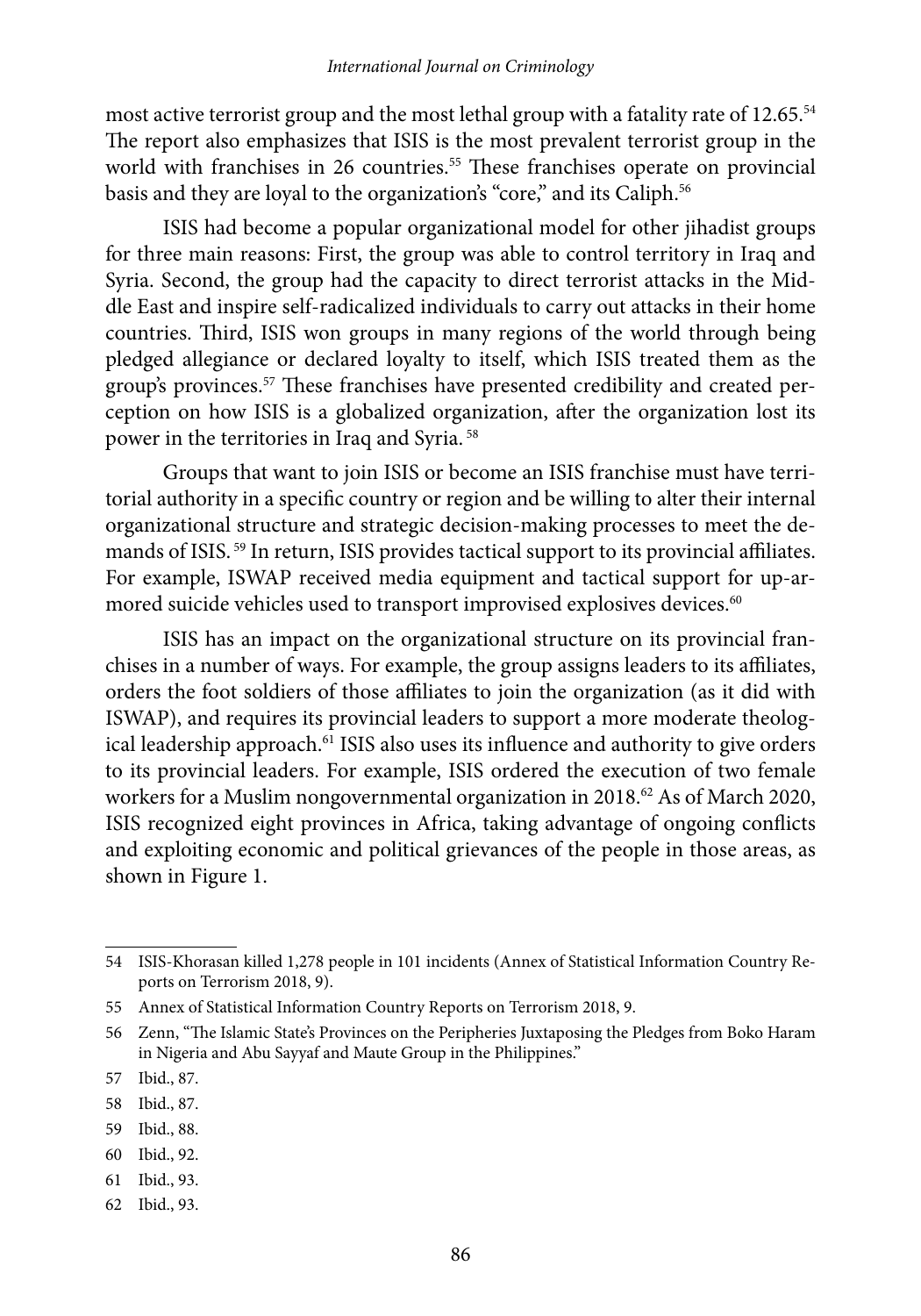*The Impacts of Organizational Structure on Salafi-Jihadist Terrorist Groups in Africa*



*Figure 1:* ISIS and Its Franchises in Africa

### *ISIS Provinces in Sahel*

Extremist groups are gaining strength in the Sahel region of Africa, an area in Africa between the Sahara to the north and the Sudanian Savanna to the south, despite U.S.-led military operations, drone strikes, and efforts by the governments in the region. Since 2015, the extremist groups have doubled and perpetrated more than 700 violent episodes in 2019 alone.<sup>63</sup> ISIS-West Africa and ISIS-Greater Sahara are two ISIS provinces operating in the Sahel region of Africa.

*ISIS West Africa* was formed in 2016 by defectors of Boko Haram and operates primarily in Nigeria and the Lake Chad region with 5,000 fighters.<sup>64</sup> Boko Haram leader Sheaku pledged allegiance to ISIS in 2015, but Sheaku's indiscriminate violence targeting Muslims (and anyone outside of the group<sup>65</sup>) prompted the ISIS leadership to replace Sheakau with Mus'ab al Barnawi in 2016.66 Like ISIS-core, Barnawi favored a more "hearts and minds" approach that called for targeting collaborators and military forces.<sup>67</sup> ISIS-West Africa perpetrated 22 terrorist incidents in 2018, resulting in the death of 160 individuals.<sup>68</sup> Boko Haram, meanwhile,

<sup>63</sup> Gramer, "U.S. to Ramp Up Counterterrorism Efforts in Sahel Region."

<sup>64</sup> State of New Jersey Office of Homeland Security and Preparedness, "ISIS West Africa Posturing for Prolonged Insurgency."

<sup>65</sup> *Reuters,* "Islamic State Ally Stakes Out Territory around Lake Chad."

<sup>66</sup> Iaccino, "ISIS Replaces Abubakar Shekau with New Boko Haram Leader Abu Musab al-Barnawi."

<sup>67</sup> *Sundiatapost*, "Al-Barnawi Faction and Nigeria's Timeless Boko Haram War."

<sup>68</sup> Annex of Statistical Information Country Reports on Terrorism 2018, 5.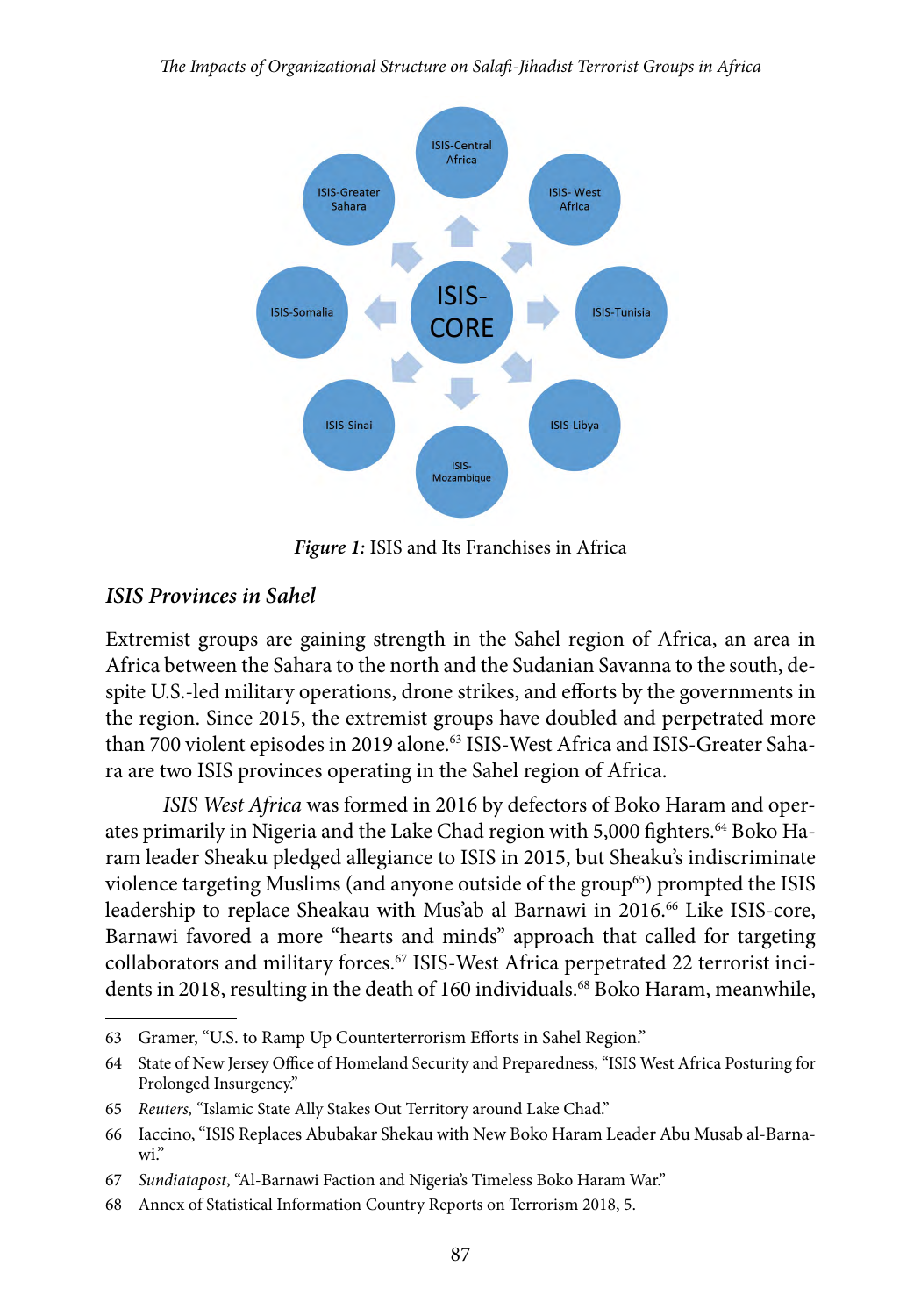continued to target civilians indiscriminately. Those attacks helped to make Boko Haram one of top five terrorist groups in terms of the number of civilian victims in 2018.69 ISIS-West Africa, on the other hand, was more discriminating, targeting Christian civilians and bypassing Muslim civilians.

*ISIS-Greater Sahara* came to prominence in 2015 when al-Mourabitoun, a group affiliated with al-Qaeda, pledged allegiance to ISIS.<sup>70</sup> The group operates primarily in Mali and has claimed responsibility for attacks such as the killing of four U.S. soldiers and five Nigerian soldiers in Tongo region. The U.S. State Department subsequently designated al-Mourabitoun as a terrorist organization.<sup>71</sup> The size of the group fluctuates between 200 and 300 militants.<sup>72</sup>

#### *ISIS Provinces in the Northern Theater*

ISIS's provincial franchises in Libya, Tunisia, and Egypt perpetrated 347 terrorist incidents in 2019, up slightly from 345 incidents in 2018.73 Libya is a failed state where conflicts are occurring at the local, regional, and national levels.<sup>74</sup> The country has teetered on the brink of collapse amid deteriorating security and increased lawlessness since Muammar Qadhafi was ousted in October 2011.75 Qaddafi's strongholds were transformed into bases for ISIS and, of the foreign jihadists Libya hosted, most of them joined ISIS groups that had come into the country from Tunisia in Libya.76 *ISIS-Libya* emerged in Derna, a port city in eastern Libya, in 2014 when a group of 300 former Libyan members of the Battar Brigade returned to their country after fighting in Syria and allied with the Ansar al-Sharia terrorist group. Immediately after Ansar al-Sharia pledged its allegiance to ISIS leader Abu Bakr al-Baghdadi, ISIS recognized and announced the formation of three branches of the Islamic State in Libya.<sup>77</sup> While the number of ISIS attacks in Libya has decreased since 2014, the terrorist organization still holds a presence in the country, targeting checkpoints and urban police stations and kidnapping local notables for potential prisoner exchanges or ransom.78

Unlike Libya, Tunisia successfully transitioned to democracy after the Arab Spring in the early 2010s. Tunisia, however, has the largest contingent of foreign

- 74 Engel, "The Islamic State's Expansion in Libya."
- 75 Engel, "Libya as a Failed State: Causes, Consequences, and Options."
- 76 Kahlaoui, "What Is Behind the Rise of ISIS in Libya?"
- 77 Engel, "The Islamic State's Expansion in Libya."
- 78 Inga, "Islamic State in Libya: From Force to Farce," 25.

<sup>69</sup> Annex of Statistical Information Country Reports on Terrorism 2018, 18.

<sup>70</sup> [Warner, "The Islamic State's Three New African Affiliates."](https://ctc.usma.edu/sub-saharan-africas-three-new-islamic-state-affiliates/) 

<sup>71</sup> Department of State, "State Department Terrorist Designations of ISIS in the Greater Sahara."

<sup>72</sup> Warner and Hulme, "The Islamic State in Africa: Estimating Fighter Numbers in Cells Across the Continent."

<sup>73</sup> African Center for Strategic Studies, "Threat from African Militant Islamist Groups Expanding, Diversifying."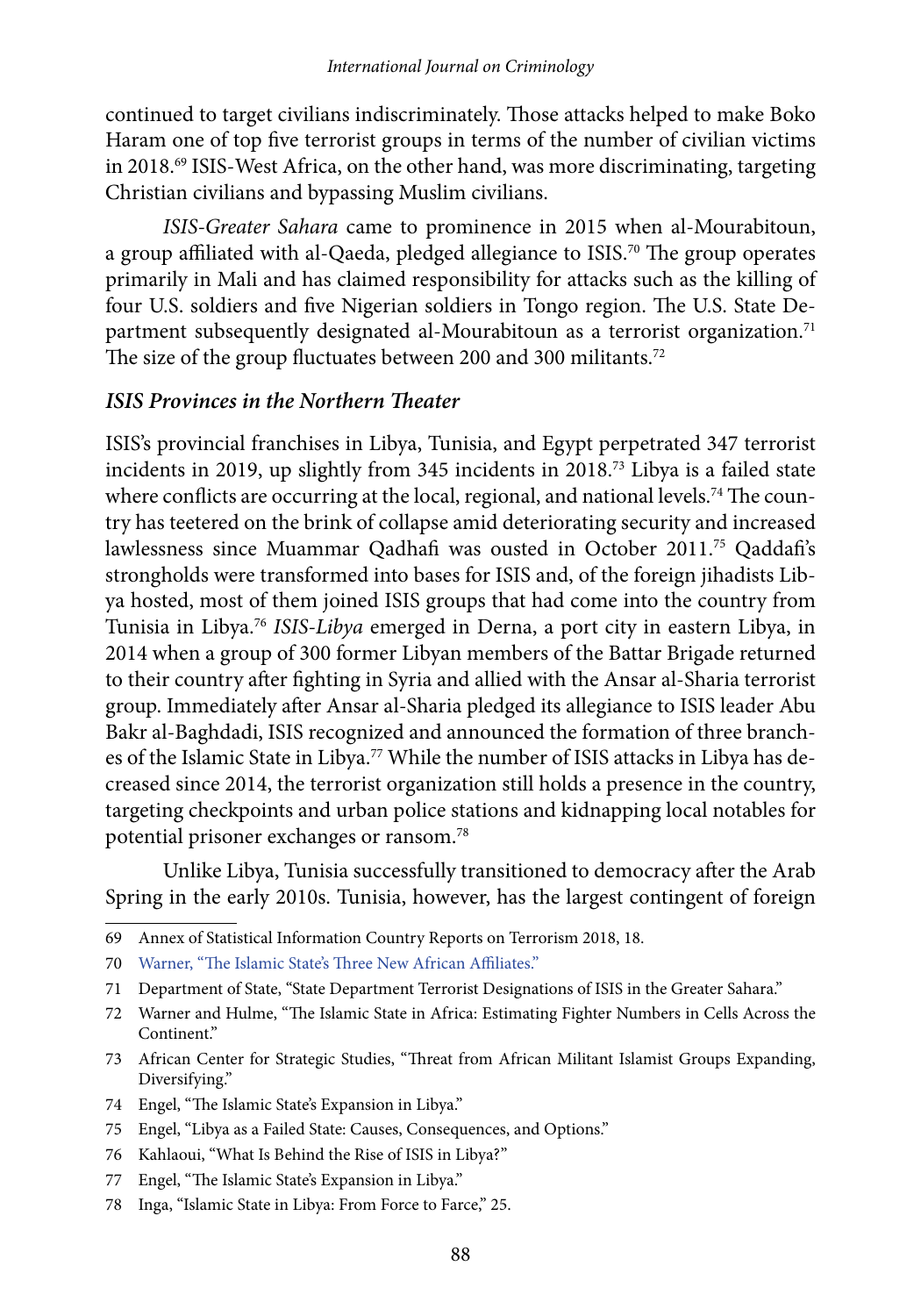fighters in Iraq and Syria.79 According to the Tunisian government, around 3,000 Tunisians<sup>80</sup> have fought in Iraq and Syria for ideological and economic reasons and to support the expansion of the Salafist movement in both countries.<sup>81</sup> *The ISIS-Tunisia* branch emerged in 2015 when the group was involved in attacks in Sousse, Tunisia, including the targeting of the Bardo Museum.<sup>82</sup> ISIS-Tunisia has maintained its capacity to carry out attacks in the country, where the group executed two suicide attacks in 2019.83

In Egypt, which also hosts many jihadist terrorist groups, most of the attacks by these groups have occurred in the northern Sinai area. *ISIS-Sinai* was to blame for 320 terrorist attacks between 2013 and 2017.<sup>84</sup> This ISIS franchise originated from the Sunni Salafist Ansar Bayt al-Maqdis (ABM) terrorist group that declared war against the Egyptian government immediately after the ouster of President Mohamed Morsi in a July 2013 military coup.<sup>85</sup> ABM emerged in 2011 when the government collapse created power vacuums in northern regions of the country. ABM had a loose affiliation with al-Qaeda in its early years and was designated as a terrorist group by United States in 2014.<sup>86</sup> In 2014, ABM pledged allegiance to ISIS and began using the name of ISIS-Sinai. Since then, ISIS-Sinai has grown into the most coordinated and most operationally effective terrorist group in Egypt.<sup>87</sup> Many of the group's attacks in Egypt have been quite notable. For example, ISIS-Sinai has claimed responsibility for the bombing of a Russian Metrojet flying out of Sharm El-Sheikh, an Egyptian resort town between the desert of the Sinai Peninsula and the Red Sea.<sup>88</sup> ISIS-Sinai has been referred to as one of the most resilient ISIS franchises because the group has survived intact despite many years heavy fighting with the Egyptian military.<sup>89</sup> That resiliency can be attributed at least in part to its weaponry, which the group receives through illegal weapons transfers from Libya.<sup>90</sup>

#### *ISIS-Somalia*

The origin of the ISIS's Somalian franchise dates to 2012 when Al-Shabaab assigned

- 83 Counter Extremism Project, "Tunisia: Extremism & Counterextremism."
- 84 World Data, "Terrorism in Egypt."
- 85 AIPAC*,* "ISIS in the Sinai Peninsula."

- 88 Ibid.
- 89 Ibid.

<sup>79</sup> Lounnas, "The Tunisian Jihad: Between Al-Qaeda and ISIS."

<sup>80</sup> Raghavan, "No Nationality Heeded the Call to Come Fight for ISIS Like Tunisians Did. Now They're Stuck."

<sup>81</sup> Counter Extremism Project, "Tunisia: Extremism & Counterextremism."

<sup>82</sup> Jane's Defense Weekly, "Islamic State Attack on Ben Guerdane Indicates Shift in Group's Tunisia Strategy, to Trigger Insurgency."

<sup>86</sup> Gomez, "Islamic State-Sinai Province: What Is the ISIS-Linked Terrorist Group?"

<sup>87</sup> Gomez, A., "Islamic State-Sinai Province: What Is the ISIS-Linked Terrorist Group?"

<sup>90</sup> Mazel, "ISIS in Sinai: The Libyan Connection."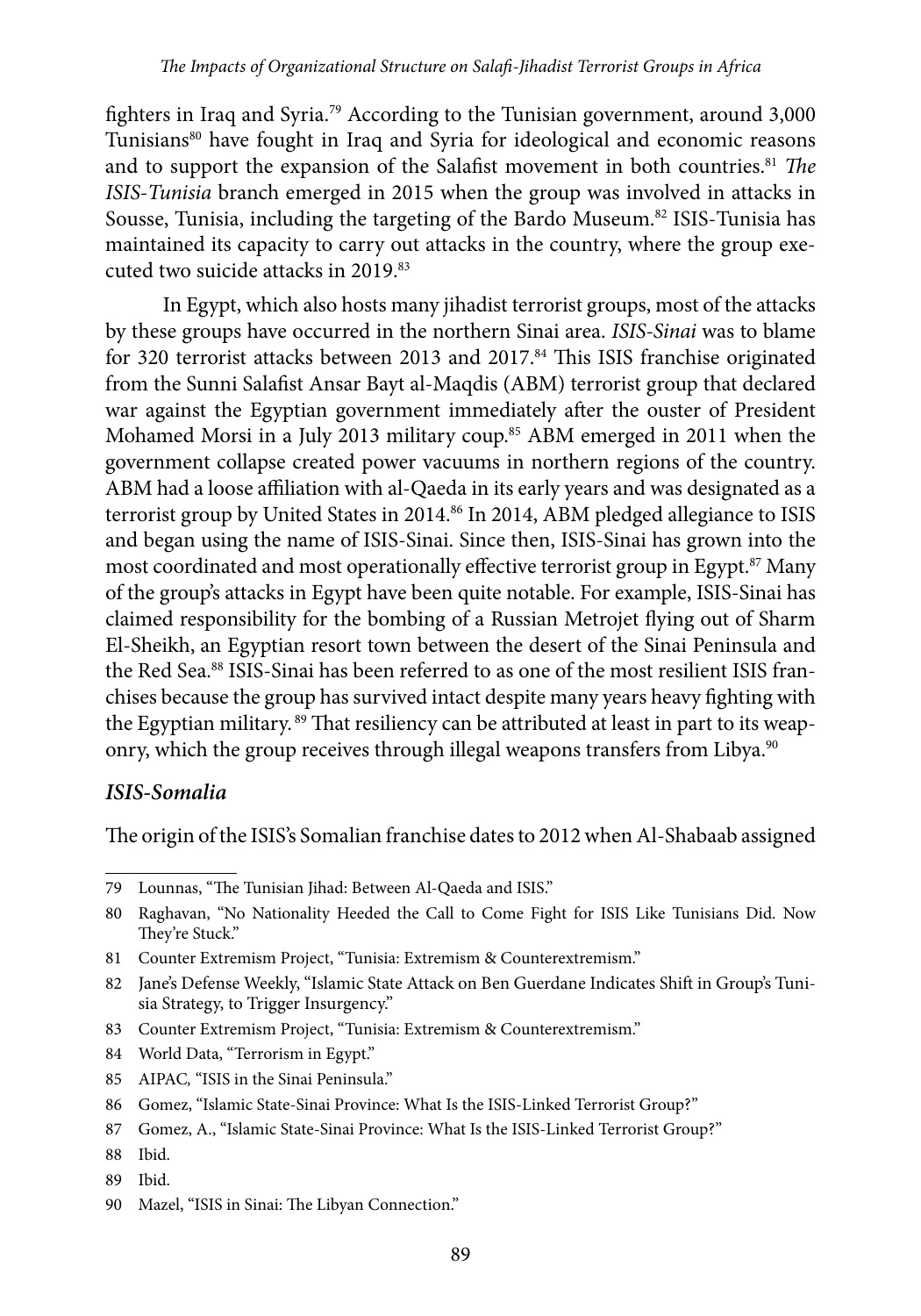Abdul Qadir Mumin to operate in its remote outpost in Puntland in northeastern Somalia. Mumin took control of the Puntland group in 2014 immediately after the Al-Shabaab regional group leader defected to the government. Mumin left al-Shabaab and began to consider himself an independent terrorist. He pledged allegiance to ISIS in 2015.<sup>91</sup> ISIS-Somalia has around 150 members.<sup>92</sup> Similar to other ISIS franchises, ISIS-Somalia primarily targets military troops and Al-Shabaab fighters. In 2018 and 2019, Several clashes between Al-Shabaab and ISIS-Somalia occurred in 2018 and 2019.<sup>93</sup>

### *ISIS-Central Africa*

ISIS-Central Africa emerged in 2017 in the Democratic Republic of Congo (DRC) when militants from a new brand of the rebel group Allied Democratic Forces (ADF) known as the City of Monotheism and Monotheists leaned towards ISIS. The ADF is an Islamist group that has fought against the governments of the DRC and Uganda for several years.<sup>94</sup> The group recently adopted symbols similar to those of global jihadists groups.<sup>95</sup> Given the poorly equipped and formless structure of ADF, some scholars believe that it is not realistic to believe that an ISIS province exists in the Central African region.<sup>96</sup> Other scholars point out that the leader of ISIS announced in 2018 that it did have a provincial group in the region<sup>97</sup> and that ISIS claimed responsibility for several attacks in the DRC in 2019. In one of those attacks, eight soldiers were killed.<sup>98</sup>

### *ISIS-Mozambique*

Mozambique's experience with violence by Islamic extremists began when Al Sunna wa Jama'ah (ASWJ)<sup>99</sup> popped up in the eastern part of the country in 2017. Referred to by locals as al-Shabaab, the group's grievances included dissatisfaction with widespread poverty and inequality, frustration over the government's ineffective policies for addressing those issues, and the expansion of Salafist ideology with support from the Gulf States in the form of funding for mosques, social programs, and young students who wanted to study abroad and propagate Wahhabi Islam. The rising influence of Wahhabism led to conflict with Sufi Muslims in the country, resulting in the death of 300 people and the displacement of thousands

<sup>91</sup> Warner, "Sub-Saharan Africa's Three 'New' Islamic State Affiliates."

<sup>92</sup> Browne, "U.S. Airstrikes Kills ISIS-Somalia's Second in Command."

<sup>93</sup> Weiss, "Islamic State Claims Clashes with Shabab in Somalia."

<sup>94</sup> West, "Has Islamic State Really Entered the Congo and Is an IS Province There a Gamble?"

<sup>95</sup> Congo Research Group*,* "Inside the ADF Group."

<sup>96</sup> West, "Has Islamic State Really Entered the Congo and Is an IS Province There a Gamble?" 9.

<sup>97</sup> Weiss, "Islamic State-Loyal Group Calls for People to Join the Jihad in the Congo."

<sup>98</sup> Wembi and Goldstein, "ISIS Claims First Attack in the Democratic Republic of Congo."

<sup>99</sup> Postings, "Islamic State in Mozambique Further Complicates Cabo Delgado Violence."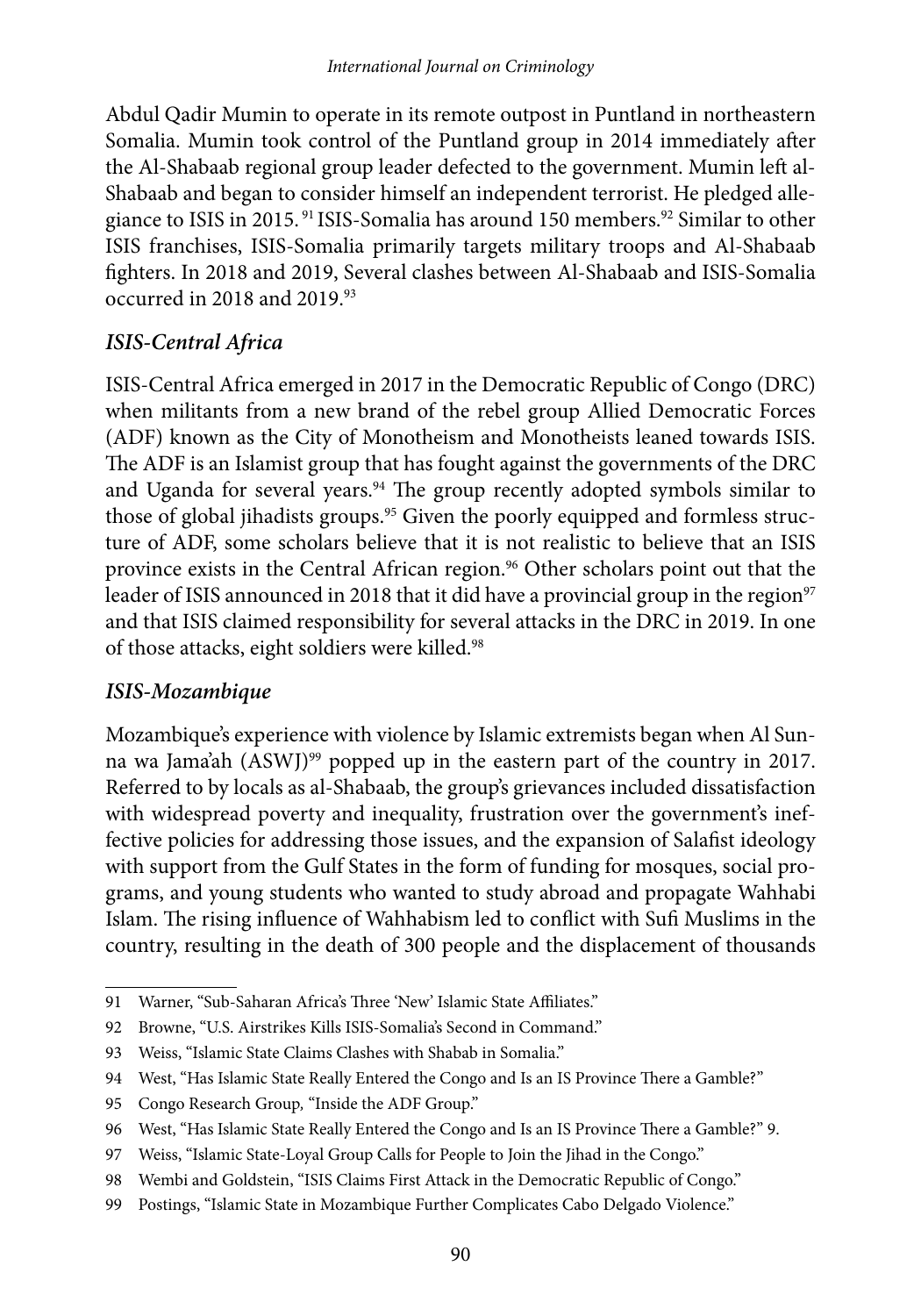of others. By 2019, the terrorist group Al Sunna emerged and was acknowledged by ISIS as one of its affiliates. Similar to other ISIS provincial franchises, Al Sunna selectively targeted military troops.<sup>100</sup>

# **All-Channel: Jama'a Nusrat ul-Islam wa al-Muslimin (JNIM)**

ama'a Nusrat ul-Islam wa al-Muslimin (JNIM) is an example of an all-channel network operating in the Maghreb (in the northwestern part of Africa) and West Africa. JNIM was formed by the merger of four Al-Qaeda organization ama'a Nusrat ul-Islam wa al-Muslimin (JNIM) is an example of an all-channel network operating in the Maghreb (in the northwestern part of Africa) and West Africa. JNIM was formed by the merger of four Al-Qaeda organizabranch of Al-Qaeda in the Islamic Maghreb (AQIM), as shown in Figure 2.101 The group has between 1,000 and 2,000 members and is active in Mali, Burkina Faso, and Nijer.<sup>102</sup>



*Figure 2:* The Formation of Jama'a Nusrat ul-Islam wal-Muslimin (JNIM)

JNIM became an official branch of Al-Qaeda in the Maghreb and West Africa after four of the group's leaders declared loyalty to Al-Qaeda leader Ayman al Zawahiri in 2017.103 Zawahiri welcomed the affiliation as it helped to fulfill his organization's localization policies. Inspired by the formation of Hay'at tahrir al Sham, which was created from the merger of Al-Qaeda-affiliated groups in Syria, Zawahiri sought to expand Al-Qaeda's influence with a network of allied terrorist groups. Unlike ISIS, which continued to create loose ties with its franchises,

<sup>100</sup> Chua, "Challenges within Mozambique."

<sup>101</sup> Buchanan, "Mali: Terror Threat Spreads after Sahel Groups Join Forces."

<sup>102</sup> Center for Strategic & International Studies, "Jama'at Nasr al-Islam wal Muslimin."

<sup>103</sup> Gaffey, "African Jihadi Groups Unite and Pledge Allegiance to Al-Qaeda."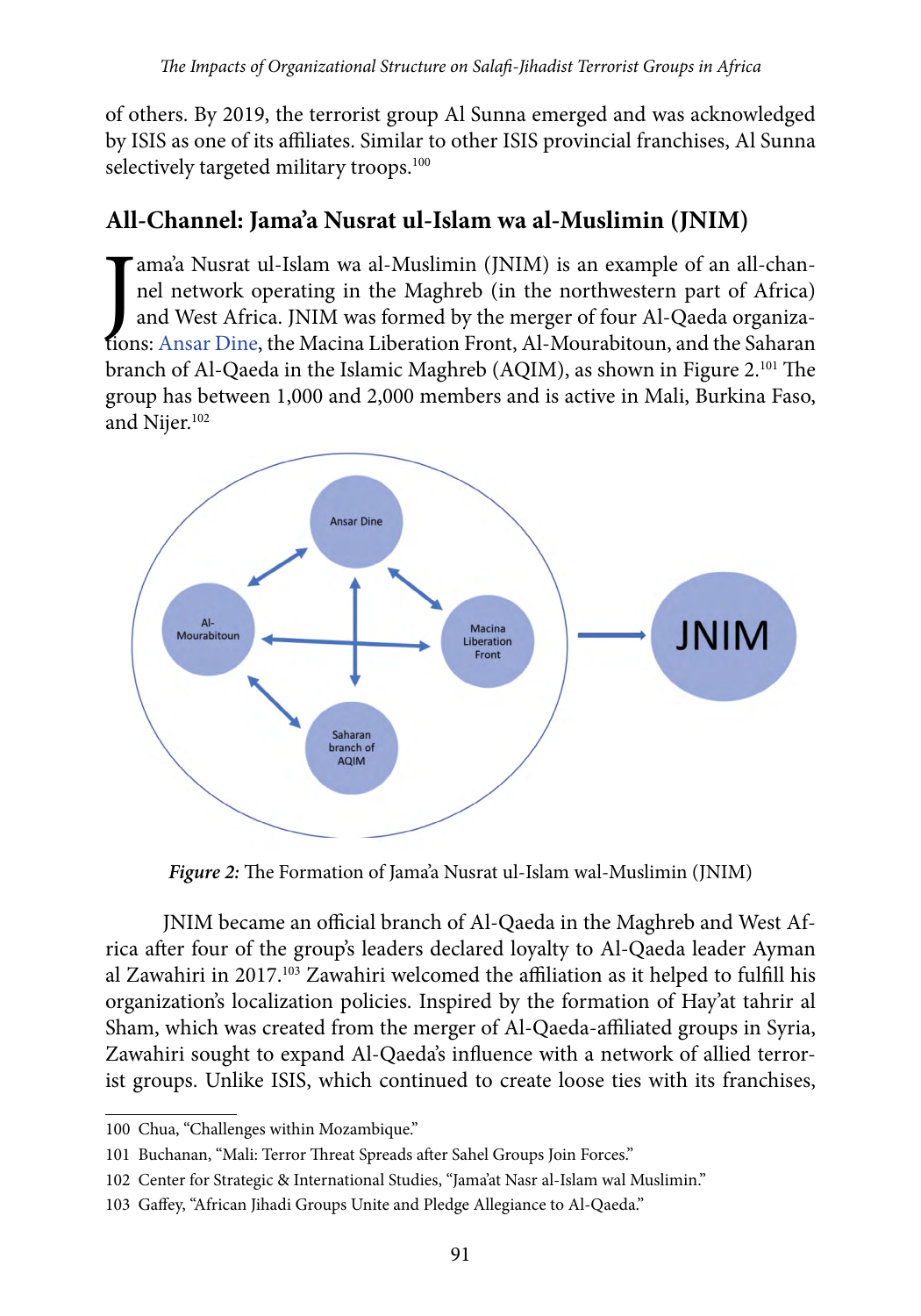Al-Qaeda focused on shoring up its roots in the locations where the group historically has been active.<sup>104</sup>

Iyad Ag Ghaly, the leader of Ansar Dine, became the leader of the merged terrorist organization. Ghaly believed that group unity serves multiple purposes, such as strengthening the jihadist cause, expanding the influence of Al-Qaeda, making the group insurmountable by Western forces, and preventing ISIS's attempts to attract potential defectors.105 The structural reorganization of JNIM was influenced by three Al-Qaeda's policies in Sahel. First, Al-Qaeda policy prohibits members of merger groups from leaving the Al-Qaeda network to join a rival group. The policy was necessary because when members left, they tended to join ISIS. Second, Al-Qaeda policy requires that all members maintain the organization's ethno-political dynamics espoused by Ghaly, who had become the symbol for the nomadic Tuareg people. The Tuareg people make their home across the Sahara Desert, including in the North African countries of Mali, Niger, Libya, Algeria, and Chad. Third, Al-Qaeda policy calls for seizing opportunities to invigorate insurgency in the region.<sup>106</sup>

Similar to ISIS franchises in Africa, JNIM acts like a state and primarily targets national and multinational posts and soldiers.<sup>107</sup> In a video released by JNIM in 2018, al-Qaeda leader Zawahiri gave a speech about how he targeted multinational forces in Mali. Zawahiri explained that JNIM targeted the airport in Timbuktu, Mali, wounding United Nations peacekeepers and French soldiers.<sup>108</sup> The group, however, tries to avoid the targeting of civilians. When a landmine accidentally killed civilians in central Mali in September 2019, JNIM expressed its condolences and apologies and promised to compensate the victims' families.<sup>109</sup>

### **Discussion**

Table 1 shows how affiliation with either ISIS or Al-Qaeda affects the organizational structure of terrorist groups in Africa. Al-Shabaab and Boko Haram are examples of groups that are organizationally independent. Their l ganizational structure of terrorist groups in Africa. Al-Shabaab and Boko Haram are examples of groups that are organizationally independent. Their other groups listed in the table are examples of groups that are organizationally dependent. For its organizationally dependent structure, Al-Qaeda uses an all-channel arrangement because its policies focus on the localization operations. ISIS, on

<sup>104</sup> Perkins, "Local vs. Global – Al-Qaeda's Strategy for Survival."

<sup>105</sup> Joscelyn, "Analysis: Al-Qaeda Groups Reorganize in West Africa."

<sup>106</sup> Zelin, "Jihadist Groups in the Sahel Region Formalize Merger." *Jihadology*.

<sup>107</sup> Wikipedia listed the incidents that were perpetrated by JNIM between 2017 and 2019. Wikipedia Database*,* "Jama'at Nasr al-Islam wal Muslimin."

<sup>108</sup> The Defense Post, "Mali Militants Disguised as Peacekeepers Attack French and U.N. Bases Killing One, Injuring Dozens."

<sup>109</sup> Long War Journal, "JNIM Apologizes for Killing Civilians in Central Mali."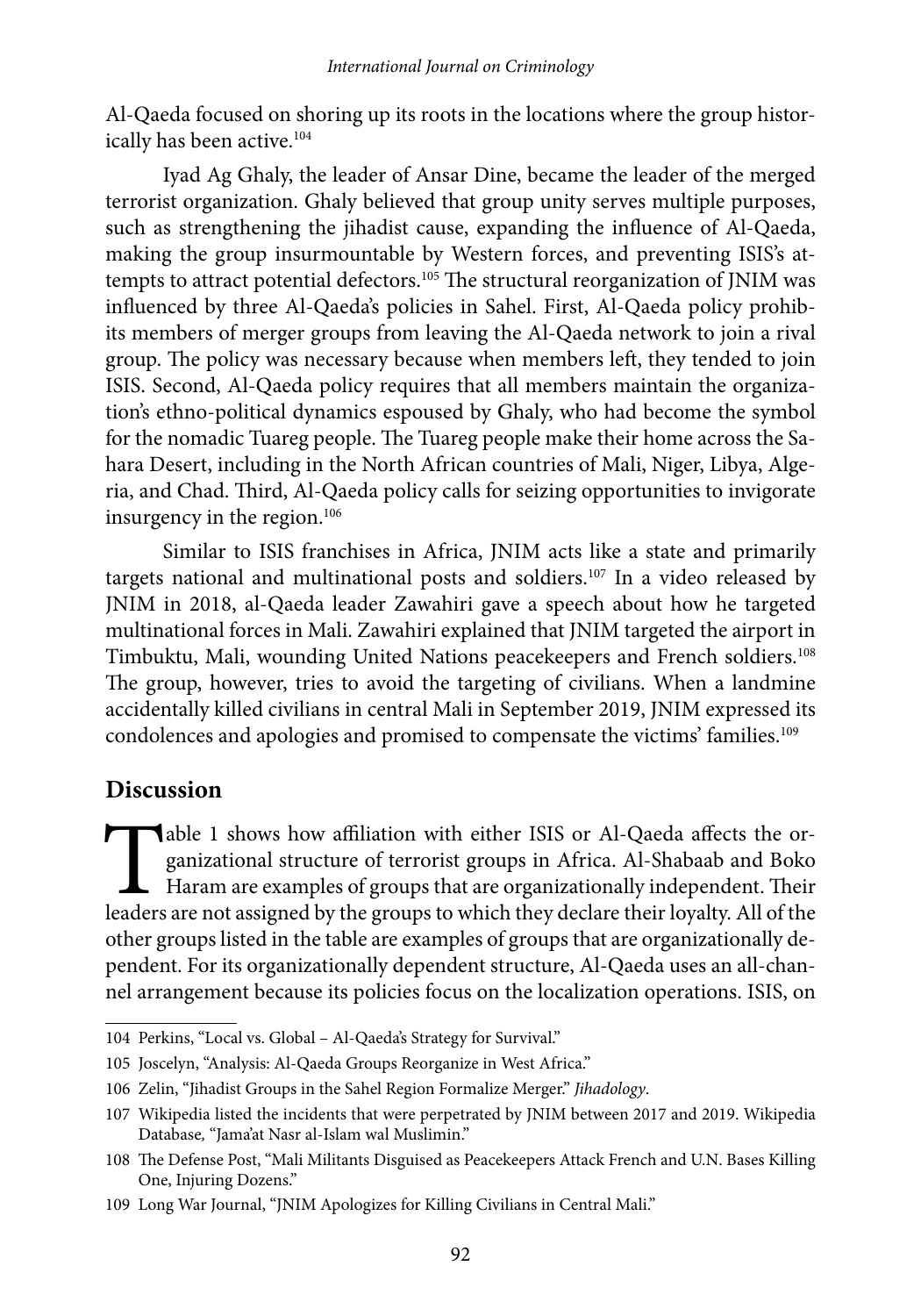the other hand, prefers a hub-spoke organizational structure because it allows for the creation of provincial groups that remain connected to the larger organization. The hub-spoke and the all-channel organizational structures have been beneficial to not only the larger organizations but also their affiliates. For example, the leaders of some of the affiliates are endorsed by and allowed to continue in that role (i.e., beneficial to the affiliate), while the leaders of other affiliates are appointed by the larger organization (i.e., beneficial to the larger organization). More importantly, though, affiliate groups that are part of a hub-spoke or an all-channel network work to implement the strategies of the larger organization (i.e., beneficial to the larger organization).

| Group               | Organization<br>to Which<br>the Group Is<br>Affiliated | Country of Operation     | Organizationally<br>Inter-Group<br>Structure | Leader<br>Assigned by<br>the Group<br>Affiliated to? |
|---------------------|--------------------------------------------------------|--------------------------|----------------------------------------------|------------------------------------------------------|
| Al-Shabaab          | Al-Qaeda                                               | Somalia                  | Independent                                  | No                                                   |
| Boko Haram          | <b>ISIS</b>                                            | Nigeria                  | Independent                                  | No                                                   |
| <b>INIM</b>         | Al-Qaeda                                               | Mali and Burkina<br>Faso | Dependent-All-<br>Channel                    | <b>Yes</b>                                           |
| ISIS-Sinai          | <b>ISIS</b>                                            | Egypt                    | Dependent-Hub-<br>spoke                      | <b>Yes</b>                                           |
| ISIS-Greater Sahara | <b>ISIS</b>                                            | Mali and Burkina<br>Faso | Dependent-Hub-<br>spoke                      | Yes                                                  |
| ISIS-West Africa    | <b>ISIS</b>                                            | Sahel                    | Dependent-Hub-<br>spoke                      | <b>Yes</b>                                           |
| ISIS-Somalia        | <b>ISIS</b>                                            | Somalia                  | Dependent-Hub-<br>spoke                      | Yes                                                  |

**Table 1:** Description of the Organizational Structure of Salafi-Jihadist Terrorist Groups in Africa

Table 2 uses data from the U.S. State Department's 2019 Annex of Statistical Information<sup>110</sup> to show how an affiliated terrorist group's organizational dependence on Al-Qaeda or ISIS affects the operational capacity of the affiliated group. The number of terrorist attacks made by organizationally independent groups are incomparably higher than the number of attacks made by organizationally dependent groups. The large gap stems from who and what the groups target. Organizationally *independent* groups (e.g., Al-Shabaab, Boko Haram) are *indiscriminate* in their choice of targets, while organizationally *dependent* groups (e.g., ISIS-Sinai, ISIS-Greater Sahara) are *discriminate* (i.e., selective) in their choice of targets. For example, organizationally *dependent* groups may choose to target only national or multinational military forces, collaborators, or Christian civilians, while organiza-

<sup>110</sup> Annex of Statistical Information Country Reports on Terrorism 2018.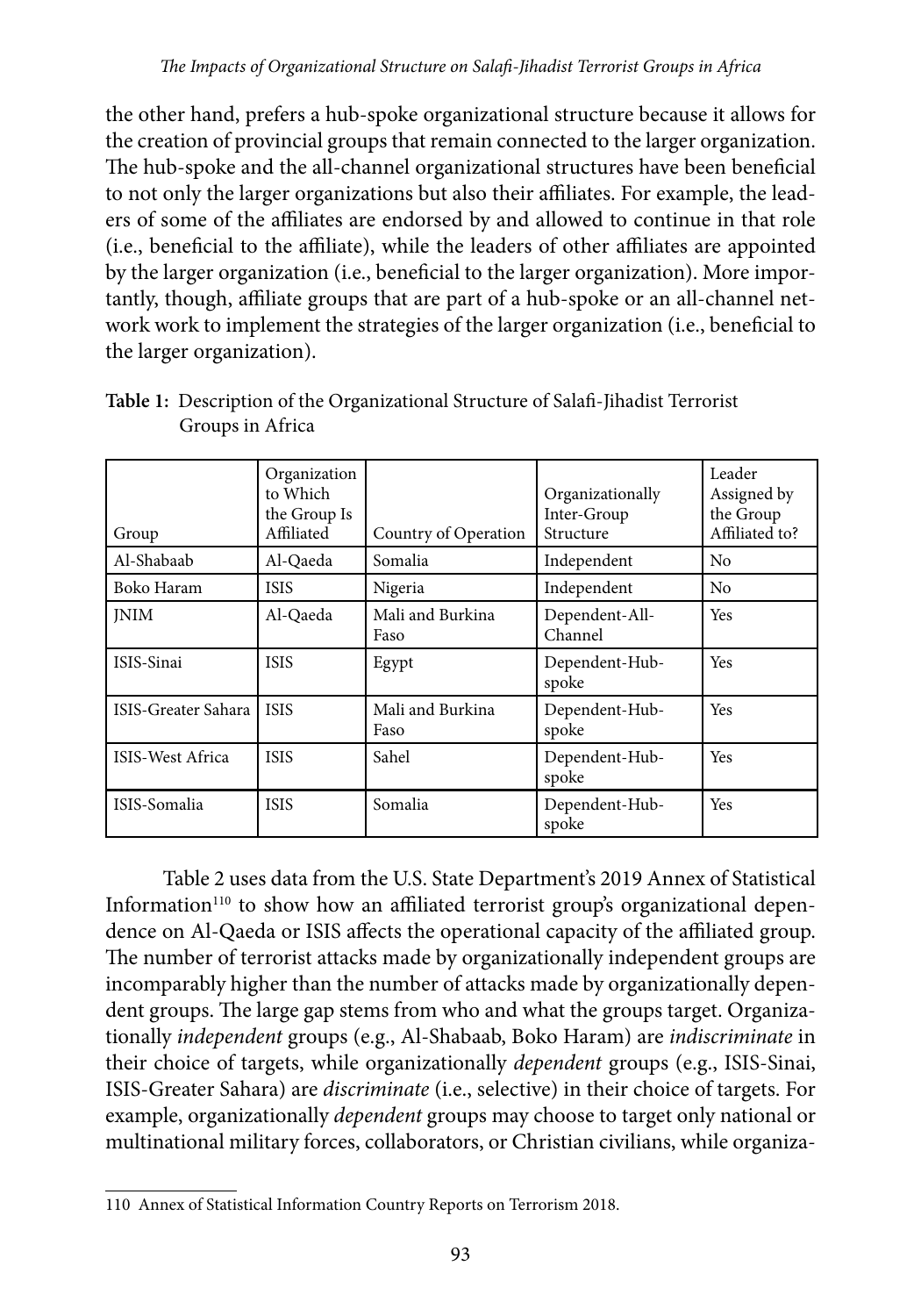tionally *independent* groups will target anything or anyone. Because dependent affiliates such as ISIS-Greater Sahara and ISIS-West Africa, are under the command of ISIS (with its dependent structure), they act if they are part of a state and adhere to a "hearts and minds" policy that prohibits the targeting of Muslim civilians. Examples include the ISIS-Greater Sahara and JNIM, which targets only national and French military forces in Mali. Discriminate targeting results in fewer attacks. In 2018, for example, JNIM made only a handful of terrorist attacks. Terrorist groups that operate under a hub-spoke or all-channel organizational structure, therefore, typically perpetrate fewer terrorist attacks than terrorist groups operate under an independent organizational structure.

| Group               | Organization<br>to Which<br>the Group Is<br>Affiliated | Number of<br>Incidents<br>Perpetrated | Target Type    | Total<br>Number<br>of Deaths | <b>Fatality Rate</b> |
|---------------------|--------------------------------------------------------|---------------------------------------|----------------|------------------------------|----------------------|
| Al-Shabaab          | Al-Qaeda                                               | 535                                   | Indiscriminate | 2,062                        | 3.85                 |
| Boko Haram          | Al-Qaeda                                               | 220                                   | Indiscriminate | 1,311                        | 5.96                 |
| <b>INIM</b>         | Al-Qaeda                                               | 26                                    | Discriminate   | 121                          | 4.65                 |
| ISIS-Sinai          | <b>ISIS</b>                                            | 56                                    | Discriminate   | 485                          | 8.66                 |
| ISIS-Greater Sahara | <b>ISIS</b>                                            | 18                                    | Discriminate   | 79                           | 4.39                 |
| ISIS-West Africa    | <b>ISIS</b>                                            | 22                                    | Discriminate   | 160                          | 7.27                 |
| ISIS-Somalia        | <b>ISIS</b>                                            | 17                                    | Discriminate   | 27                           | 1.70                 |

**Table 2:** The impacts of organizational structure on the operational capacity of jihadist groups

When it comes to the number of casualties at the hands of dependent and independent groups, no distinctive pattern emerges. Given that it may be riskier and more difficult to target national and multinational military forces, the high fatality rates from attacks by ISIS and Al-Qaeda-affiliated groups indicate that members of both terrorist organizations are well-trained and capable of inflicting heavy losses among their targets. ISIS-affiliated groups, however, have higher fatality rates than Al-Qaeda-affiliated groups.

# **Conclusion**

S<sub>trend</sub>  $\bigcap$ alafi-jihadist groups continue to pose a grave threat to countries in all parts of the world either from the formation of new jihadist groups or the evolution of local Muslim groups into jihadist groups. Africa has been exposed to these trends more than any other region. A number of groups affiliated with al-Qaeda or ISIS have operated in Africa today. The debate continues over what has created a favorable environment for these jihadist groups to flourish in Africa and how these groups have been able to increase their resilience, longevity, and operational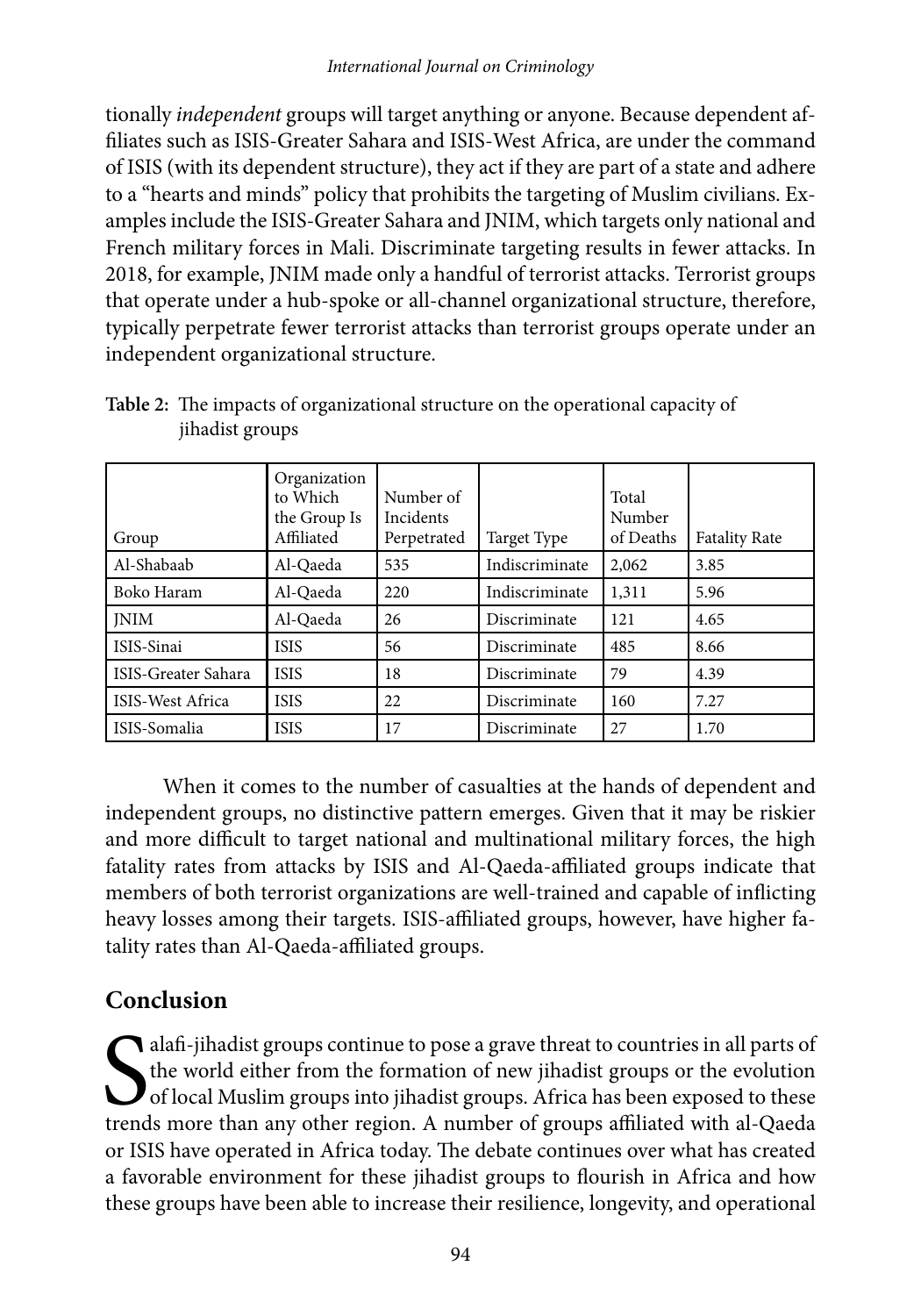capacity. Organizational structure plays a key role in the groups' rise and impenetrability to government efforts to defeat them; therefore, it is essential that government officials understand how terrorist groups structure their organizations and how those structures can inform effective counterterrorism strategies.

Al-Qaeda and ISIS have changed their strategies since they first appeared on the world stage. Al-Qaeda, for example, switched to an all-channel structure that involves the use of affiliated terrorist groups in keeping with its policy of localization. These affiliated groups, however, are allowed to remain organizationally dependent. ISIS, on the other hand, switched to a hub-spoke structure to expand its reach through loose ties with affiliate terrorist groups that become organizationally dependent on the terrorist organization to which they have pledged their allegiance. This study concludes that terrorist organizations that use a hub-spoke or an all-channel structure commit fewer terrorist attacks compared with terrorist organizations who remain organizationally independent (al-Shaabab and Boko Haram). This conclusion also is based on the observation that ISIS adheres to a "hearts and minds policy" that requires the organization to target only national and multinational military forces—unlike al-Shaabab and Boko Haram, which chooses its targets indiscriminately. Further research is needed to analyze the effects of group structure in a global context.

## **References**

Abubakar, S. A. "Boko Haram 104 of 110 Kidnapped Schoolgirls." *USA Today.*  [https://www.usatoday.com/story/news/world/2018/03/21/boko-haram-retur](https://www.usatoday.com/story/news/world/2018/03/21/boko-haram-returns-kidnapped-schoolgirls-witnesses-say/444611002/) [ns-kidnapped-schoolgirls-witnesses-say/444611002/](https://www.usatoday.com/story/news/world/2018/03/21/boko-haram-returns-kidnapped-schoolgirls-witnesses-say/444611002/).

African Center for Strategic Studies. "Threat from African Militant Islamist Groups Expanding, Diversifying."[https://africacenter.org/spotlight/threat-from-african-m](https://africacenter.org/spotlight/threat-from-african-militant-islamist-groups-expanding-diversifying/) [ilitant-islamist-groups-expanding-diversifying/](https://africacenter.org/spotlight/threat-from-african-militant-islamist-groups-expanding-diversifying/)

Allen, W. "Al-Shabaab and the Exploitation of the Subject Network Model." *Small Wars Journal*. [https://smallwarsjournal.com/jrnl/art/al-Shabaab-and-exploitation](https://smallwarsjournal.com/jrnl/art/al-shabaab-and-exploitation-subject-network-model)[subject-network-model](https://smallwarsjournal.com/jrnl/art/al-shabaab-and-exploitation-subject-network-model)

Annex of Statistical Information Country Reports on Terrorism 2018. *State Department.*[https://www.state.gov/wp-content/uploads/2019/10/DSG-Stati](https://www.state.gov/wp-content/uploads/2019/10/DSG-Statistical-Annex-2018.pdf) [stical-Annex-2018.pdf](https://www.state.gov/wp-content/uploads/2019/10/DSG-Statistical-Annex-2018.pdf)

APIC. "ISIS in Sinai Peninsula." [https://www.aipac.org/-/media/publications/com](https://www.aipac.org/-/media/publications/comms/mounting-threats-isis.pdf) [ms/mounting-threats-isis.pdf.](https://www.aipac.org/-/media/publications/comms/mounting-threats-isis.pdf)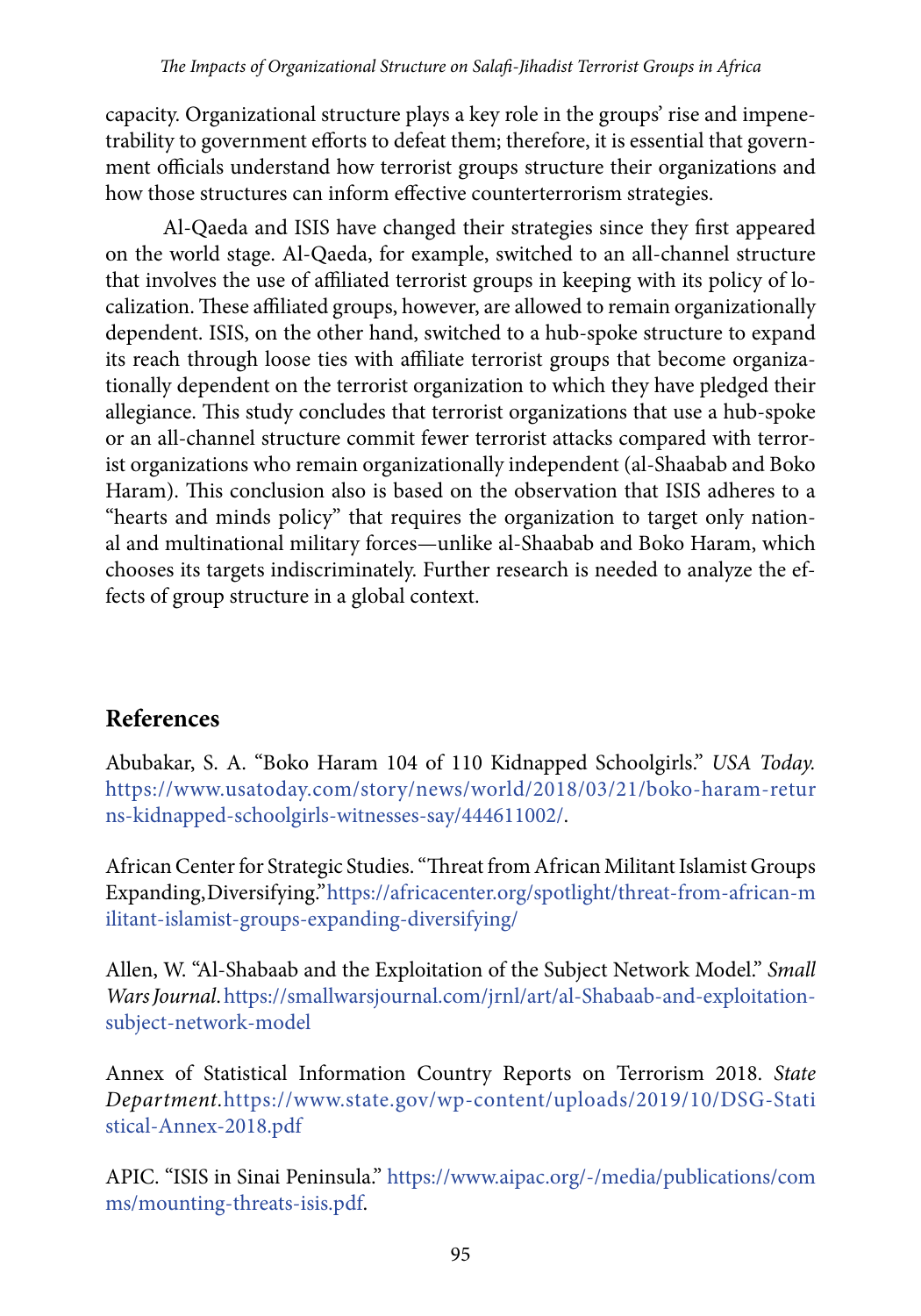Arquilla, John, and David Ronfeldt. *Networks and Netwars: The Future of Terror, Crime, and Militancy.* Santa Monica: RAND Corporation, 2001.

Beam, Louis. "Leaderless Resistance." *The Seditionist,* [http://www.louisbeam.com/](http://www.louisbeam.com/leaderless.htm) [leaderless.htm](http://www.louisbeam.com/leaderless.htm).

Browne, R. "U.S. airstrikes kills ISIS-Somalia's second in command." *CNN.* [https://](https://www.cnn.com/2019/04/15/politics/us-airstrike-isis-somalia/index.html) [www.cnn.com/2019/04/15/politics/us-airstrike-isis-somalia/index.html.](https://www.cnn.com/2019/04/15/politics/us-airstrike-isis-somalia/index.html)

Buchanan, Elsa. "Mali: Terror threat spreads after Sahel groups join forces." *International Business Times.* [https://www.ibtimes.co.uk/mali-terror-threat-spreads-aft](https://www.ibtimes.co.uk/mali-terror-threat-spreads-after-sahel-groups-join-forces-create-new-jihadist-alliance-1615105) [er-sahel-groups-join-forces-create-new-jihadist-alliance-1615105](https://www.ibtimes.co.uk/mali-terror-threat-spreads-after-sahel-groups-join-forces-create-new-jihadist-alliance-1615105).

Center for Strategic & International Studies. "Jama'at Nasr al-Islam wal Muslimin." [https://www.csis.org/programs/transnational-threats-project/terrorism-back](https://www.csis.org/programs/transnational-threats-project/terrorism-backgrounders/jamaat-nasr-al-islam-wal-muslimin) [grounders/jamaat-nasr-al-islam-wal-muslimin](https://www.csis.org/programs/transnational-threats-project/terrorism-backgrounders/jamaat-nasr-al-islam-wal-muslimin).

Chua, Marc. "Challenges within Mozambique." *Small Wars Journal,* [https://small](https://smallwarsjournal.com/jrnl/art/challenges-within-mozambique) [warsjournal.com/jrnl/art/challenges-within-mozambique](https://smallwarsjournal.com/jrnl/art/challenges-within-mozambique).

Congo Research Group. "Inside the ADF Group." [https://insidetheadf.org/wp-cont](https://insidetheadf.org/wp-content/uploads/2018/11/Inside-the-ADF-Rebellion-14Nov18.pdf) [ent/uploads/2018/11/Inside-the-ADF-Rebellion-14Nov18.pdf](https://insidetheadf.org/wp-content/uploads/2018/11/Inside-the-ADF-Rebellion-14Nov18.pdf)

Counterextremism Project. "Mamman Nur." [https://www.counterextremism.com/](https://www.counterextremism.com/extremists/mamman-nur) [extremists/mamman-nur](https://www.counterextremism.com/extremists/mamman-nur)

Counter Extremism Project. "Tunisia: Extremism & Counterextremism." [https://](https://www.counterextremism.com/countries/tunisia) [www.counterextremism.com/countries/tunisia](https://www.counterextremism.com/countries/tunisia).

Crenshaw, M. "How Terrorism Ends." In *How Terrorism Ends,* by Jon Alterman. Washington D.C.: United States Institute for Peace, 1999.

Department of State. "State Department Terrorist Designations of ISIS in the Greater Sahara." [https://www.state.gov/state-department-terrorist-designations](https://www.state.gov/state-department-terrorist-designations-of-isis-in-the-greater-sahara-isis-gs-and-adnan-abu-walid-al-sahrawi/)[of-isis-in-the-greater-sahara-isis-gs-and-adnan-abu-walid-al-sahrawi/](https://www.state.gov/state-department-terrorist-designations-of-isis-in-the-greater-sahara-isis-gs-and-adnan-abu-walid-al-sahrawi/)

Engel, Andrew. "The Islamic State's Expansion in Libya." *Washington Institute*. [https://www.washingtoninstitute.org/policy-analysis/view/the-islamic-states-exp](https://www.washingtoninstitute.org/policy-analysis/view/the-islamic-states-expansion-in-libya) [ansion-in-libya](https://www.washingtoninstitute.org/policy-analysis/view/the-islamic-states-expansion-in-libya)

Engel, Andrew. "Libya as a Failed State: Causes, Consequences, and Options." *Washington Institute.* [https://www.washingtoninstitute.org/uploads/Documents/p](https://www.washingtoninstitute.org/uploads/Documents/pubs/ResearchNote24_Engel-3.pdf) [ubs/ResearchNote24\\_Engel-3.pdf](https://www.washingtoninstitute.org/uploads/Documents/pubs/ResearchNote24_Engel-3.pdf)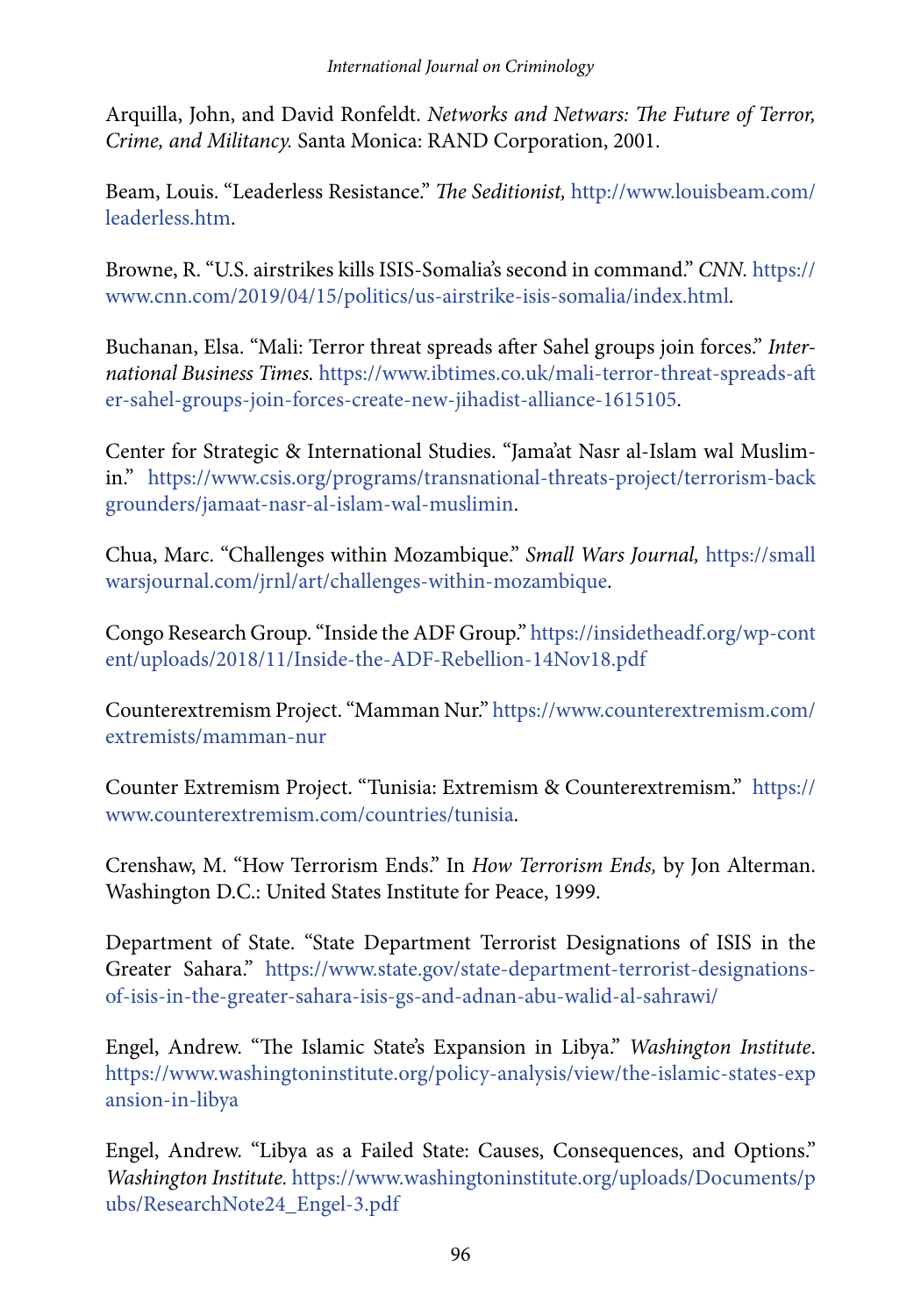Gaffey, Conor. "African Jihadi groups Unite and Pledge Allegiance to Al-Qaeda." *Newsweek.* <https://www.newsweek.com/al-qaeda-groups-unite-sahel-563351>.

Gaines, L., and J. Kremling. *Homeland Security and Terrorism*. New York: Pearson, 2019.

Gomez, Alan. "Islamic State-Sinai Province: What is the ISIS-linked terrorist group?" *USA Today*. [https://www.usatoday.com/story/news/world/2017/11/24/is](https://www.usatoday.com/story/news/world/2017/11/24/islamic-state-sinai-province-what-isis-linked-terrorist-group/892570001/) [lamic-state-sinai-province-what-isis-linked-terrorist-group/892570001/](https://www.usatoday.com/story/news/world/2017/11/24/islamic-state-sinai-province-what-isis-linked-terrorist-group/892570001/)

Grada World. "Somalia: Al-Shabab fires mortars at Turkish military base in Mohadishu." [https://www.garda.com/crisis24/news-alerts/118246/somalia-al-Shabaab](https://www.garda.com/crisis24/news-alerts/118246/somalia-al-shabaab-fires-mortars-at-turkish-military-base-in-mogadishu-may-12)[fires-mortars-at-turkish-military-base-in-mogadishu-may-12](https://www.garda.com/crisis24/news-alerts/118246/somalia-al-shabaab-fires-mortars-at-turkish-military-base-in-mogadishu-may-12)

Gramer, R. "U.S. to Ramp Up Counterterrorism Efforts in Sahel Region." *Foreign Policy*. [https://foreignpolicy.com/2019/12/20/us-ramp-up-counterterrorism-sahel](https://foreignpolicy.com/2019/12/20/us-ramp-up-counterterrorism-sahel-africa/) [-africa/.](https://foreignpolicy.com/2019/12/20/us-ramp-up-counterterrorism-sahel-africa/)

Iaccino, Ludovica. "ISIS replaces Abubakar Shekau with new Boko Haram leader Abu Musab al-Barnawi." *International Business Times.* [https://www.ibtimes.co.uk/](https://www.ibtimes.co.uk/isis-replaces-abubakar-shekau-new-boko-haram-leader-abu-musab-al-barnawi-1574054) [isis-replaces-abubakar-shekau-new-boko-haram-leader-abu-musab-al-barnaw](https://www.ibtimes.co.uk/isis-replaces-abubakar-shekau-new-boko-haram-leader-abu-musab-al-barnawi-1574054) [i-1574054](https://www.ibtimes.co.uk/isis-replaces-abubakar-shekau-new-boko-haram-leader-abu-musab-al-barnawi-1574054)

Inga, Kristina Trauthig. "Islamic State in Libya: From Force to Farce." *International Center for the Study of Radicalization.* [https://icsr.info/wp-content/upload](https://icsr.info/wp-content/uploads/2020/03/ICSR-Report-Islamic-State-in-Libya-From-Force-to-Farce.pdf) [s/2020/03/ICSR-Report-Islamic-State-in-Libya-From-Force-to-Farce.pdf](https://icsr.info/wp-content/uploads/2020/03/ICSR-Report-Islamic-State-in-Libya-From-Force-to-Farce.pdf).

Institute for Economics & Peace. "Global Terrorism Index 2019 Measuring the Impact." [http://visionofhumanity.org/app/uploads/2019/11/GTI-2019web.pdf.](http://visionofhumanity.org/app/uploads/2019/11/GTI-2019web.pdf)

Jane's Defense Weekly. "Islamic State attack on Ben Guerdane indicates shift in group's Tunisia strategy, to trigger insurgency." [https://www.janes.com/article/](https://www.janes.com/article/58682/islamic-state-attack-on-ben-guerdane-indicates-shift-in-group-s-tunisia-strategy-to-trigger-insurgency) [58682/islamic-state-attack-on-ben-guerdane-indicates-shift-in-group-s-tunisia](https://www.janes.com/article/58682/islamic-state-attack-on-ben-guerdane-indicates-shift-in-group-s-tunisia-strategy-to-trigger-insurgency)[strategy-to-trigger-insurgency.](https://www.janes.com/article/58682/islamic-state-attack-on-ben-guerdane-indicates-shift-in-group-s-tunisia-strategy-to-trigger-insurgency)

Joscelyn, Thomas. "Analysis: Al-Qaeda groups reorganize in West Africa." *Long War Journal,* [https://www.longwarjournal.org/archives/2017/03/analysis-al-qaed](https://www.longwarjournal.org/archives/2017/03/analysis-al-qaeda-groups-reorganize-in-west-africa.php) [a-groups-reorganize-in-west-africa.php.](https://www.longwarjournal.org/archives/2017/03/analysis-al-qaeda-groups-reorganize-in-west-africa.php)

Joshua, Kilberg. "A Basic Model Explaining Terrorist Group Organizational Structure." *Studies in Conflict & Terrorism* in 35:810, 2012, pp. 810-830.

Kahlaoui, T. "What Is Behind the Rise of ISIS in Libya?" *Newsweek.* [https://www.](https://www.newsweek.com/understanding-rise-islamic-state-isis-libya-437931)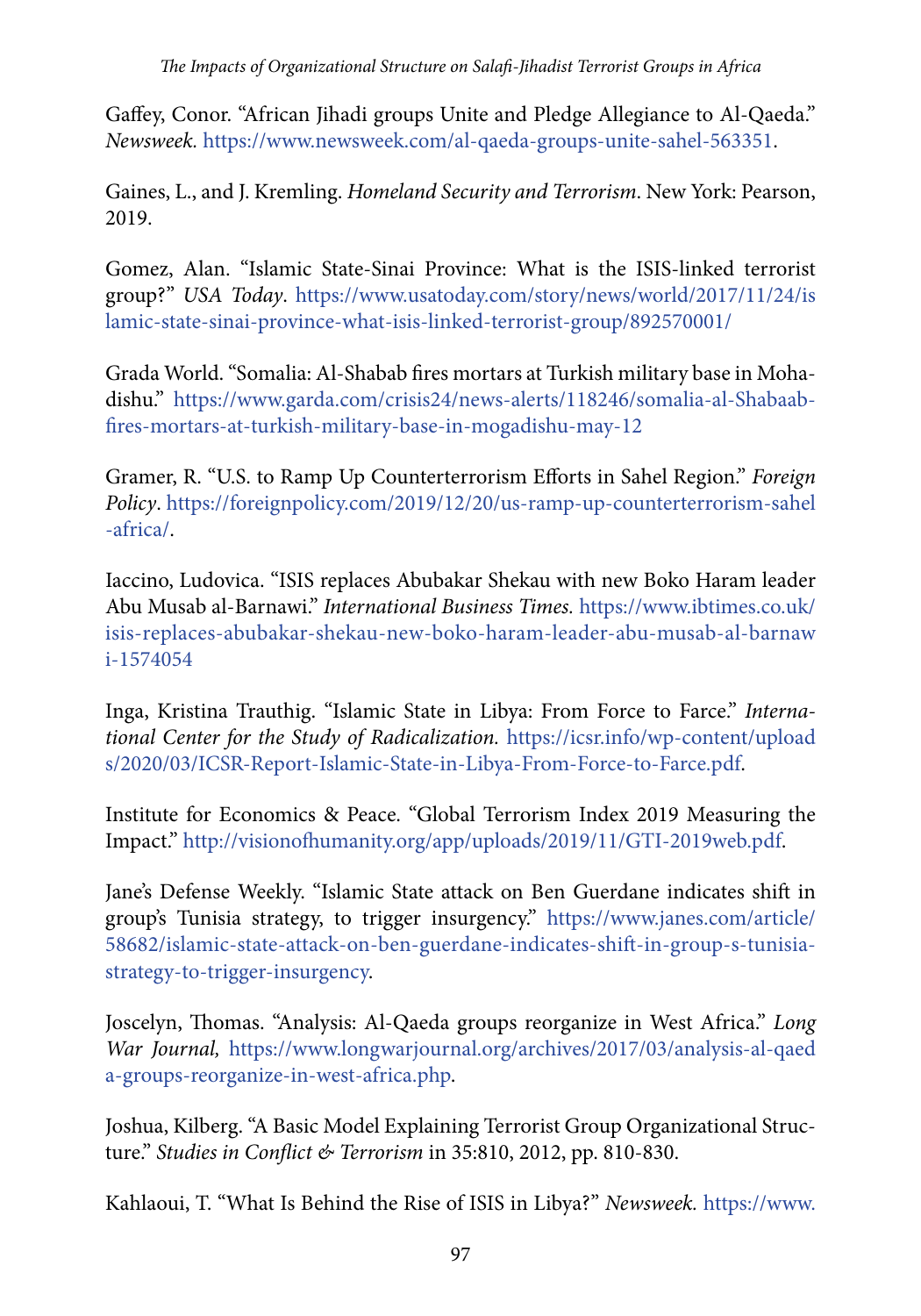[newsweek.com/understanding-rise-islamic-state-isis-libya-437931](https://www.newsweek.com/understanding-rise-islamic-state-isis-libya-437931).

Long War Journal. "JNIM apologizes for killing civilians in central Mali." [https://](https://www.longwarjournal.org/archives/2019/09/jnim-apologizes-for-killing-civilians-in-central-mali.php) [www.longwarjournal.org/archives/2019/09/jnim-apologizes-for-killing-civili](https://www.longwarjournal.org/archives/2019/09/jnim-apologizes-for-killing-civilians-in-central-mali.php) [ans-in-central-mali.php.](https://www.longwarjournal.org/archives/2019/09/jnim-apologizes-for-killing-civilians-in-central-mali.php)

Lounnas, Djallil. "The Tunisian Jihad: Between Al-Qaeda ad ISIS." *Middle East Policy* in Volume 26, Spring 2019, Number 1.

Maher, Shiraz. *A History of Salafi-Jihadism: The History of an idea.* London: Penguin Books, 2017.

Martin, Gus. *Understanding Terrorism: Challenges, Perspectives, and Issues.* Los Angeles: SAGE, 2018.

Mazel, Zvi. "ISIS in Sinai: the Libyan connection." *Jerusalem Post.* [https://www.](https://www.jpost.com/Middle-East/ISIS-in-Sinai-the-Libyan-connection-482149) [jpost.com/Middle-East/ISIS-in-Sinai-the-Libyan-connection-482149.](https://www.jpost.com/Middle-East/ISIS-in-Sinai-the-Libyan-connection-482149)

National Public Radio. "In Kenya, A Rise in Attacks By Islamist Al-Shabab Insurgents." [https://www.npr.org/2020/02/16/806417331/in-kenya-a-rise-in-attacks-by](https://www.npr.org/2020/02/16/806417331/in-kenya-a-rise-in-attacks-by-islamist-al-shabab-insurgents) [-islamist-al-shabab-insurgents](https://www.npr.org/2020/02/16/806417331/in-kenya-a-rise-in-attacks-by-islamist-al-shabab-insurgents)

Perkins, Brian. "Local vs Global – Al-Qaeda's Strategy for Survival." *The Jamestown Foundation Terrorism Monitor* in May 31, 2019, Volume XVII, Issue 11.

Piazza, J. "Do Democracy and Free Markets Protect Us From Terrorism?" *International Politics* in 45, 72-91 (2008).

Powel, Walter. "Neither Market nor Hierarchy: Network Forms of Organization." *Research in Organizational Behavior* 12 (1990).

Raghavan, S. "No nationality heeded the call to come fight for ISIS like Tunisians did. Now they're stuck." *Washington Post*, [https://www.washingtonpost.com/world](https://www.washingtonpost.com/world/no-nationality-heeded-the-call-to-come-fight-for-isis-like-tunisians-did-now-theyre-stuck/2019/05/10/839a942e-5d4a-11e9-98d4-844088d135f2_story.html) [/no-nationality-heeded-the-call-to-come-fight-for-isis-like-tunisians-did-now](https://www.washingtonpost.com/world/no-nationality-heeded-the-call-to-come-fight-for-isis-like-tunisians-did-now-theyre-stuck/2019/05/10/839a942e-5d4a-11e9-98d4-844088d135f2_story.html)[theyre-stuck/2019/05/10/839a942e-5d4a-11e9-98d4-844088d135f2\\_story.html.](https://www.washingtonpost.com/world/no-nationality-heeded-the-call-to-come-fight-for-isis-like-tunisians-did-now-theyre-stuck/2019/05/10/839a942e-5d4a-11e9-98d4-844088d135f2_story.html)

Ranstorp, Magnus. "Hizbollah's command leadership: Its structure, decision‐making and relationship with Iranian clergy and institution." *Terrorism and Political Violence* in (1994), 6:3, 303-339.

Reuters. "Islamic State ally stakes out territory around Lake Chad." [https://www.reu](https://www.reuters.com/article/us-nigeria-security/islamic-state-ally-stakes-out-territory-arou nd-lake-chad-idUSKBN1I0063) [ters.com/article/us-nigeria-security/islamic-state-ally-stakes-out-territory-arou](https://www.reuters.com/article/us-nigeria-security/islamic-state-ally-stakes-out-territory-arou nd-lake-chad-idUSKBN1I0063) [nd-lake-chad-idUSKBN1I0063](https://www.reuters.com/article/us-nigeria-security/islamic-state-ally-stakes-out-territory-arou nd-lake-chad-idUSKBN1I0063).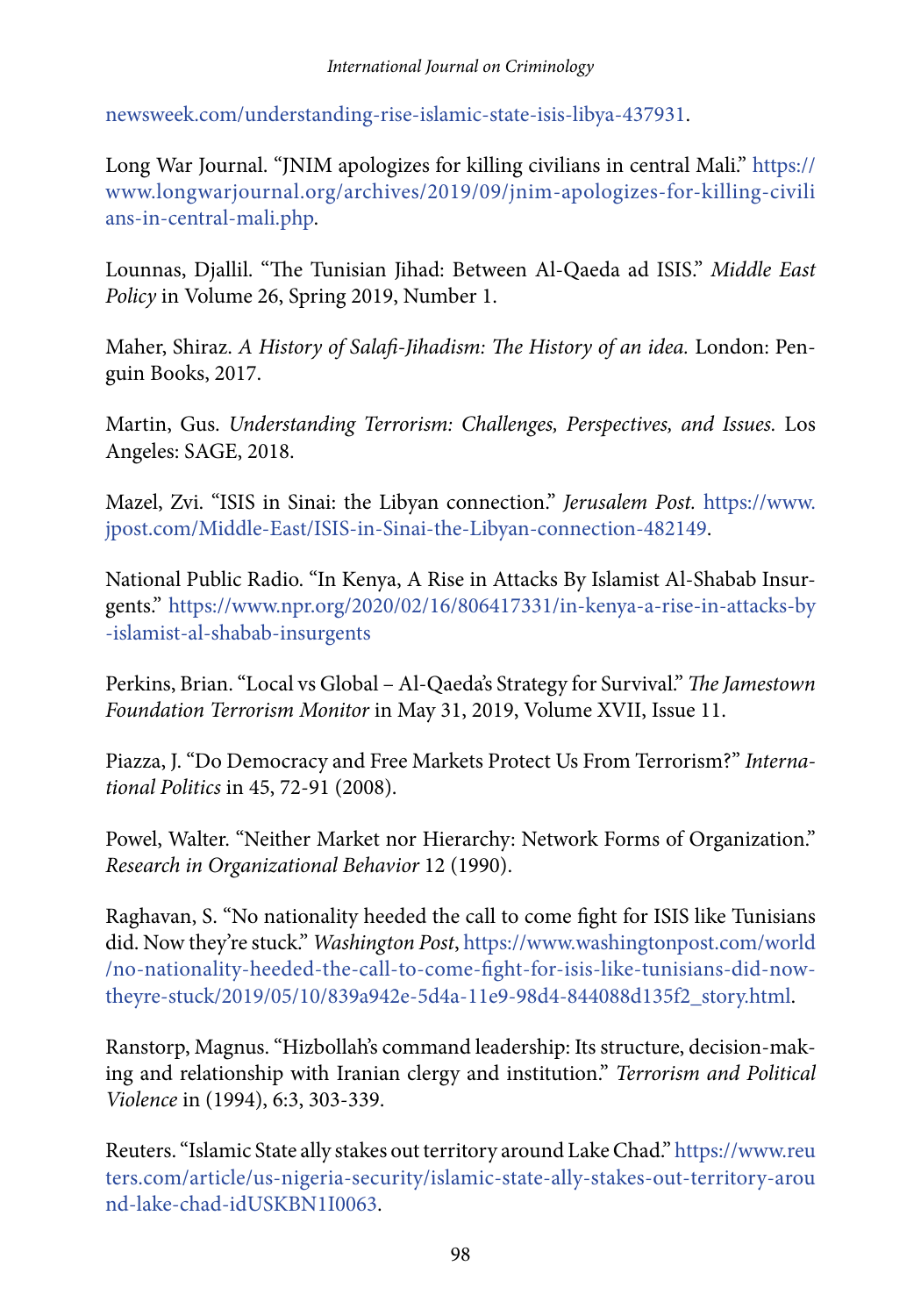Shuriye, Abdi. "Al-Shabaab's Leadership Hierarchy and its Ideology." *SAVAP International*, in 7-11. (2012).

State of New Jersey. "ISIS West Africa Posturing for Prolonged Insurgency." [https://www.njhomelandsecurity.gov/analysis/isis-west-africa-posturing-for-prol](https://www.njhomelandsecurity.gov/analysis/isis-west-africa-posturing-for-prolonged-insurgency) [onged-insurgency](https://www.njhomelandsecurity.gov/analysis/isis-west-africa-posturing-for-prolonged-insurgency)

Stratfor Global Intelligence. "Nigeria: Examining Boko Haram." [https://worldview.](https://worldview.stratfor.com/article/nigeria-examining-boko-haram) [stratfor.com/article/nigeria-examining-boko-haram](https://worldview.stratfor.com/article/nigeria-examining-boko-haram)

Sundiatapost. "Al-Barnawi Faction and Nigeria's Timeless Boko Haram War." [https://sundiatapost.com/2018/03/22/dapchi-girlsal-barnawi-faction-and-niger](https://sundiatapost.com/2018/03/22/dapchi-girlsal-barnawi-faction-and-nigerias-timeless-boko-haram-war-by-moses-ochonu) [ias-timeless-boko-haram-war-by-moses-ochonu](https://sundiatapost.com/2018/03/22/dapchi-girlsal-barnawi-faction-and-nigerias-timeless-boko-haram-war-by-moses-ochonu).

Taylor, Robert, and Swanson, Charles. *Terrorism, Intelligence & Homeland Security.* New York: Pearson, 2019.

Timmons, Liam, and Tim O'Shea. "What makes a terrorist attack notable? Determinants of U.S. Media Coverage." *Rise to Peace,* [https://www.risetopeace.org/](https://www.risetopeace.org/2018/07/05/attack-characteristics-determinants/) [2018/07/05/attack-characteristics-determinants/.](https://www.risetopeace.org/2018/07/05/attack-characteristics-determinants/)

The Defense Post. "Postings, Robert "Islamic State in Mozambique further complicates Cabo Delgado violence."

The Defense Post. "Mali militants disguised as peacekeepers attack French and UN bases killing one, injuring dozens." [https://thedefensepost.com/2018/04/15/mali](https://thedefensepost.com/2018/04/15/mali-attack-france-un-bases-disguised-timbuktu/)[attack-france-un-bases-disguised-timbuktu/.](https://thedefensepost.com/2018/04/15/mali-attack-france-un-bases-disguised-timbuktu/)

UPI. "U.S. service member killed in al-Shabab attack in Somalia." [https://www.](https://www.upi.com/Top_News/World-News/2018/06/08/US-service-member-killed-in-al-Shabab-attack-in-Somalia/4141528494386/) [upi.com/Top\\_News/World-News/2018/06/08/US-service-member-killed-in-al-](https://www.upi.com/Top_News/World-News/2018/06/08/US-service-member-killed-in-al-Shabab-attack-in-Somalia/4141528494386/)[Shabab-attack-in-Somalia/4141528494386/](https://www.upi.com/Top_News/World-News/2018/06/08/US-service-member-killed-in-al-Shabab-attack-in-Somalia/4141528494386/)

Walker, A. "What is Boko Haram." *United States Institute of Peace.* [https://www.](https://www.usip.org/publications/2012/05/what-boko-haram) [usip.org/publications/2012/05/what-boko-haram](https://www.usip.org/publications/2012/05/what-boko-haram)

Warner, Jason. ["Sub-Saharan Africa's Three "New" Islamic State Affiliates.](https://web.archive.org/web/20170430031255/https:/www.ctc.usma.edu/v2/wp-content/uploads/2017/01/CTC-Sentinel_Vol9Iss1119.pdf)" *CTC Sentinel* in January 2017, Volume 10, Issue 1, pp. 28-32.

Warner. Jason, and Charlotte Hulme. "The Islamic State in Africa: Estimating Fughter Numbers in Cells Across the Continent." August 2018, Volume 11, Issue, 7, pp. 21-28.

Weiss, Caleb. "Islamic State-loyal group calls for people to join the jihad in the